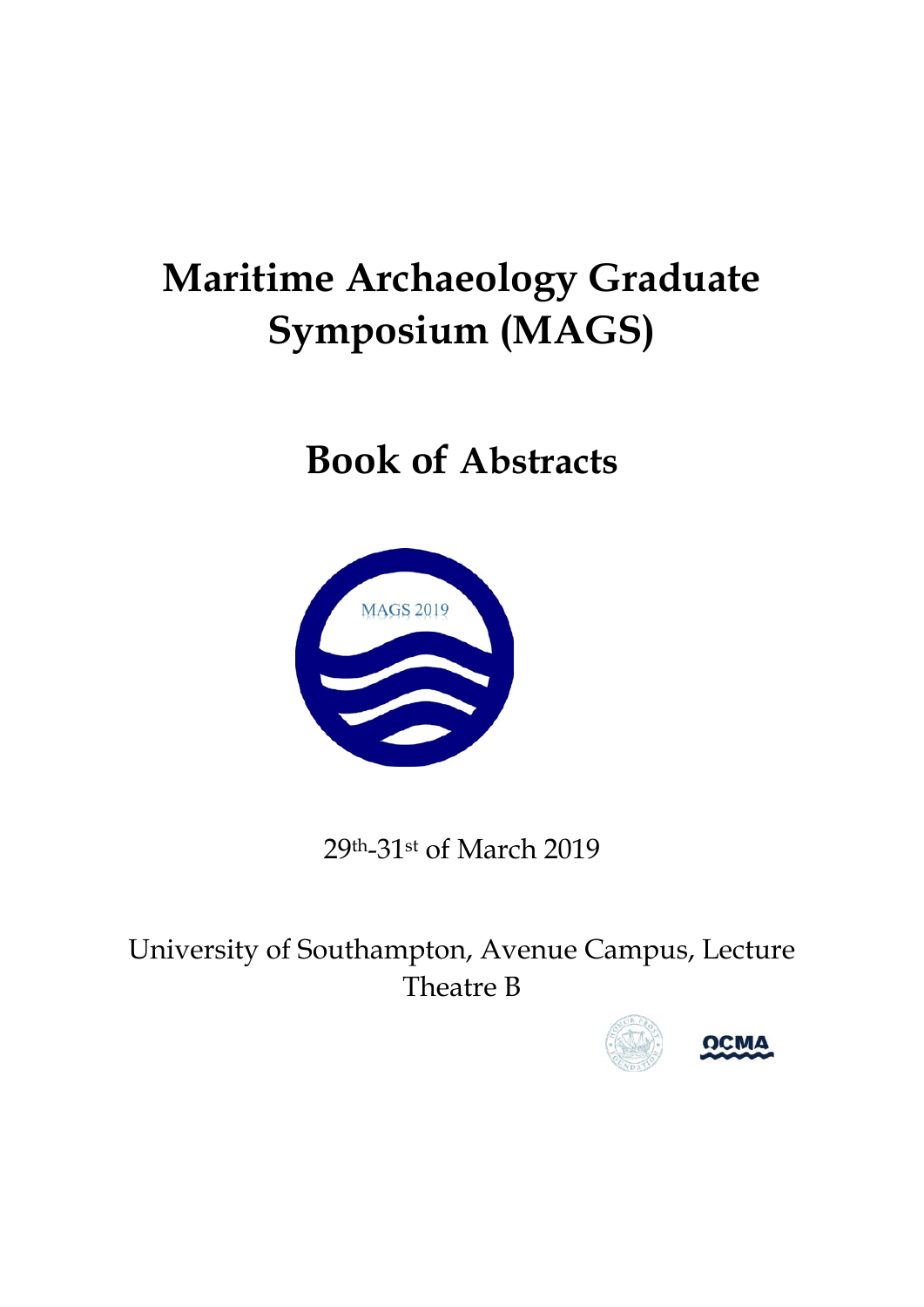# *Improving capacity development for threatened maritime cultural heritage through the application and evaluation of a parameter framework*

#### **Katherine Recinos**

Maritime cultural heritage is under increasing threat around the world, facing damage, destruction, and disappearance. Despite attempts to mitigate these threats, maritime cultural heritage is often not addressed to the same extent or with equal resources. One approach that can be applied towards protecting and conserving threatened cultural heritage, and closing this gap, is capacity development.

This paper addresses the question of how capacity development can be improved and adapted for the protection of maritime cultural heritage under threat. It asserts that capacity development for maritime cultural heritage can be improved by gaining a more comprehensive and structured understanding of capacity development initiatives through the application of a consistent framework for evaluation and analysis. This allows for assessment and reflection on previous or ongoing initiatives, leading to the implementation of more effective initiatives in the future. In order to do this, a model for classifying initiatives by ten parameters is proposed. It is then applied to five case studies featuring initiatives in the Middle East and North Africa (MENA) region. This is followed by a discussion of how conclusions and themes drawn from the examination and evaluation of the case study initiatives can provide a deeper understanding of capacity development efforts, and an analysis of how the parameter model as a framework can aid in improving capacity development for threatened maritime cultural heritage overall.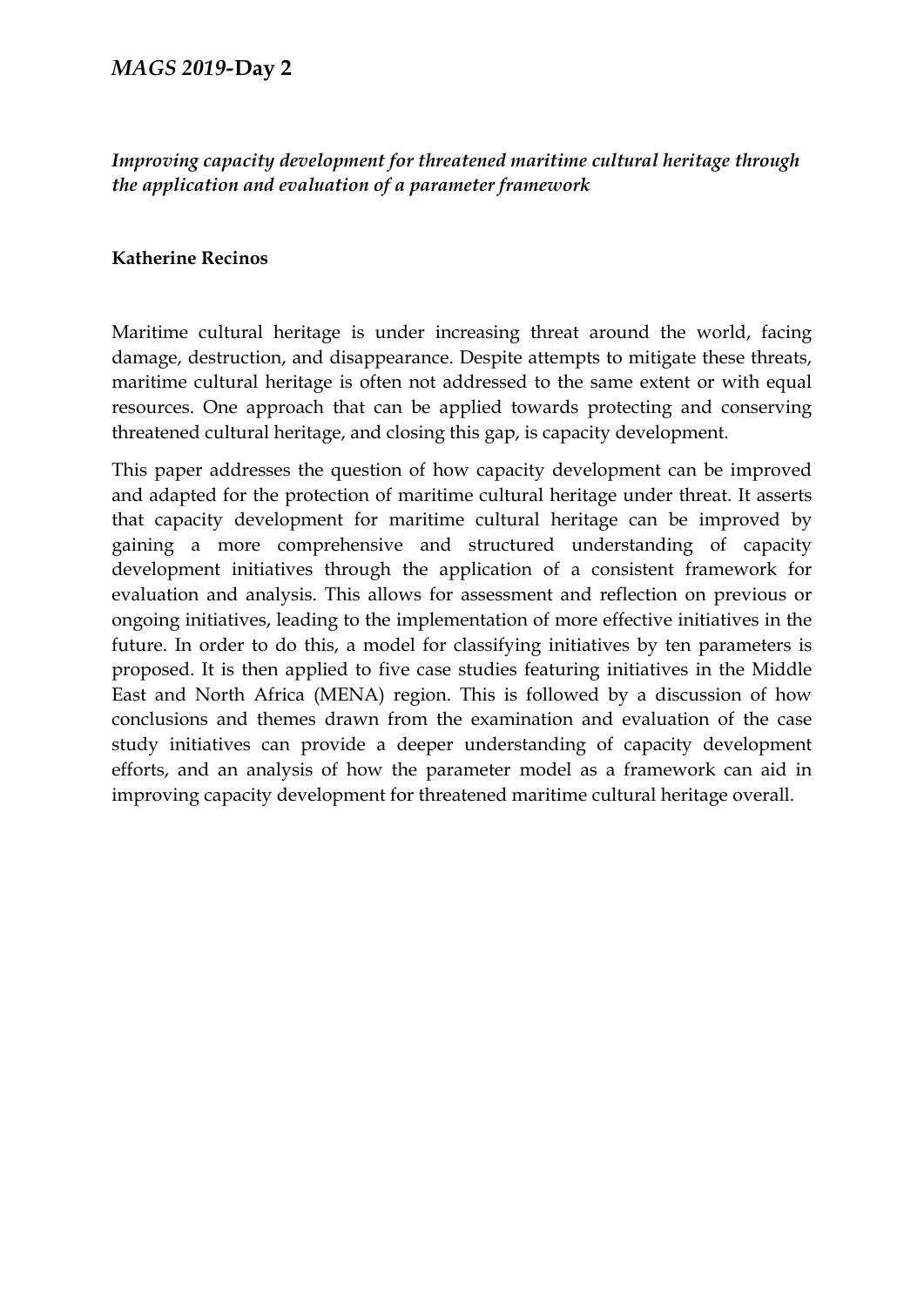## *Protecting yesterday's legacy by planning for tomorrow: Maritime Spatial Planning as a tool for maritime archaeology conservation*

#### **Vera B. Noun**

Since the dawn of time, man has used the marine environment and its natural resources for subsistence, as the first civilisations thrived on the interface between land and the sea. Survival turned into trade, and little by little human kind's relationship to the sea has shifted. The Mediterranean trade was a driver for growth since pre dynastic times; the Levantine sea basin particularly, witnessed what was once a platform for connectivity, both among cultural and commercial networks. Lebanon, strategically standing at the cross roads of three continents, is no exception. Its complex identity has been shaped by the sea, with coastal and maritime archaeology as witnesses to its glory. However, recurring conflicts and weakened governance systems have taken their toll on these fragile environments and destroyed many of its Underwater Cultural Heritage sites (UCH). Other obstacles facing UCH are of jurisdictional nature, and involve multiscale governance processes. Moreover, increasing maritime activities and economic growth are among the main directs threats to the preservation of UCH. Maritime Spatial Planning (MSP) emerged as a multidisciplinary tool within the EU Integrated Maritime Policy framework, seeking to resolve and prevent conflicts among maritime activities, whilst supporting environmental conservation and sustainable economic development. This presentation aims to address the role that MSP can play in the conservation of maritime archaeology: What are the obstacles impeding the process? What are the MSP tools that can be used to prevent further damage to UCH? Examples from the East Mediterranean will be used to illustrate these topics.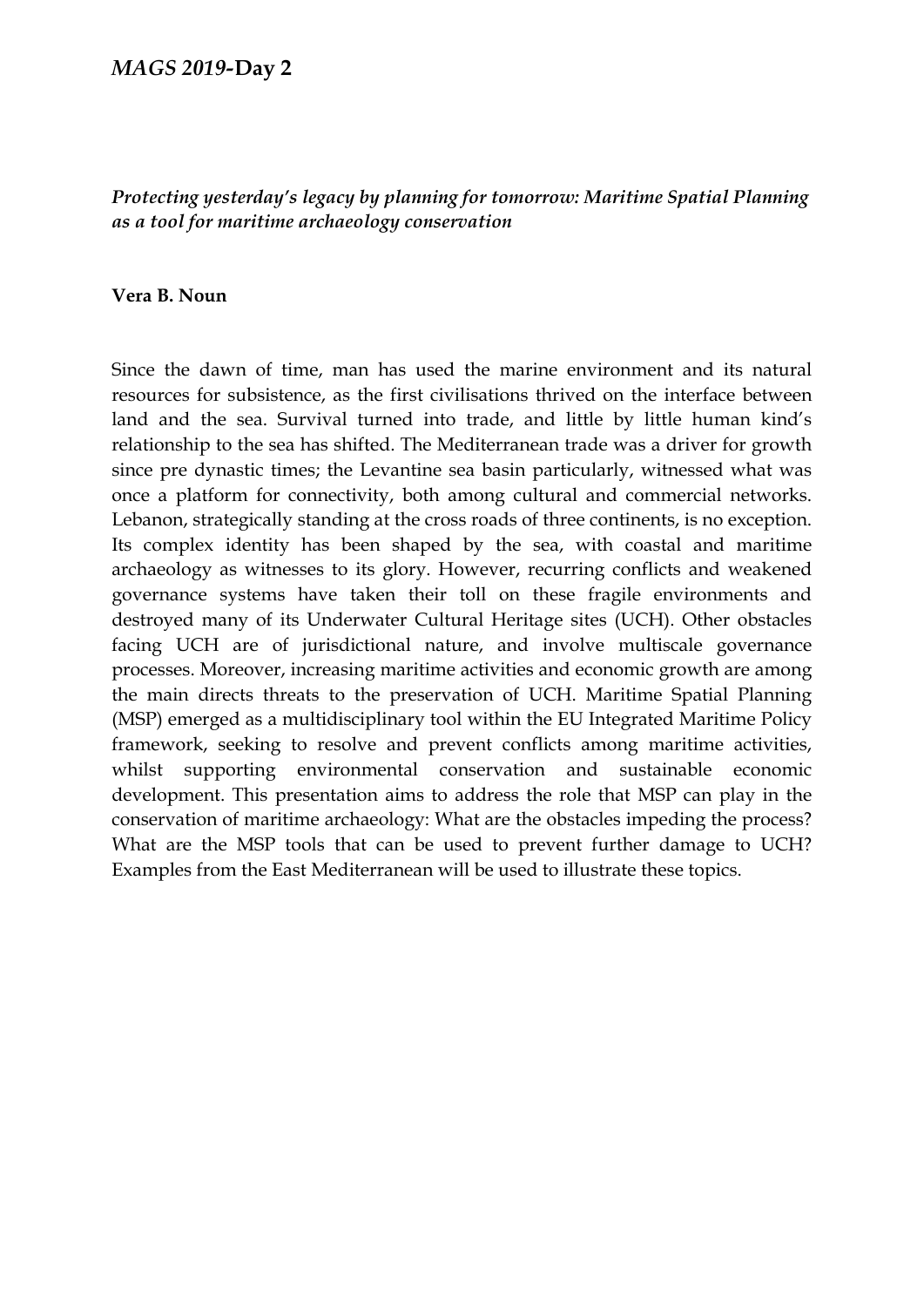*Deep-Sea archaeology in the Exclusive Economic Zone (EEZ) of 'Cyprus'*

#### **Achilleas Iasonos**

It is a known fact that conducting deep-sea surveys beyond Territorial waters for investigating Underwater Cultural Heritage (UCH) is, in a sense, unfeasible, too expensive and rather inconvenient. Due to these constraints, maritime archaeology research has largely been focusing on more 'convenient' and 'accessible' waters such as the Territorial Seas. This is unfortunate when considering that UCH finds, in areas such as the Exclusive Economic Zone (EEZ), or even beyond such as 'The Area', either remain unexplored, or are under threat by illegal salvagers and other commercial-sector companies. Regardless, though, in this study it is my intention to argue that is possible to conduct research, and hence disclose new and unpublished information regarding UCH sites in the deep-seas, by taking advantage of datasets which were already produced by the oil and gas industry, and other commercial sector companies. In my opinion, this approach has not been exploited to its full extent yet.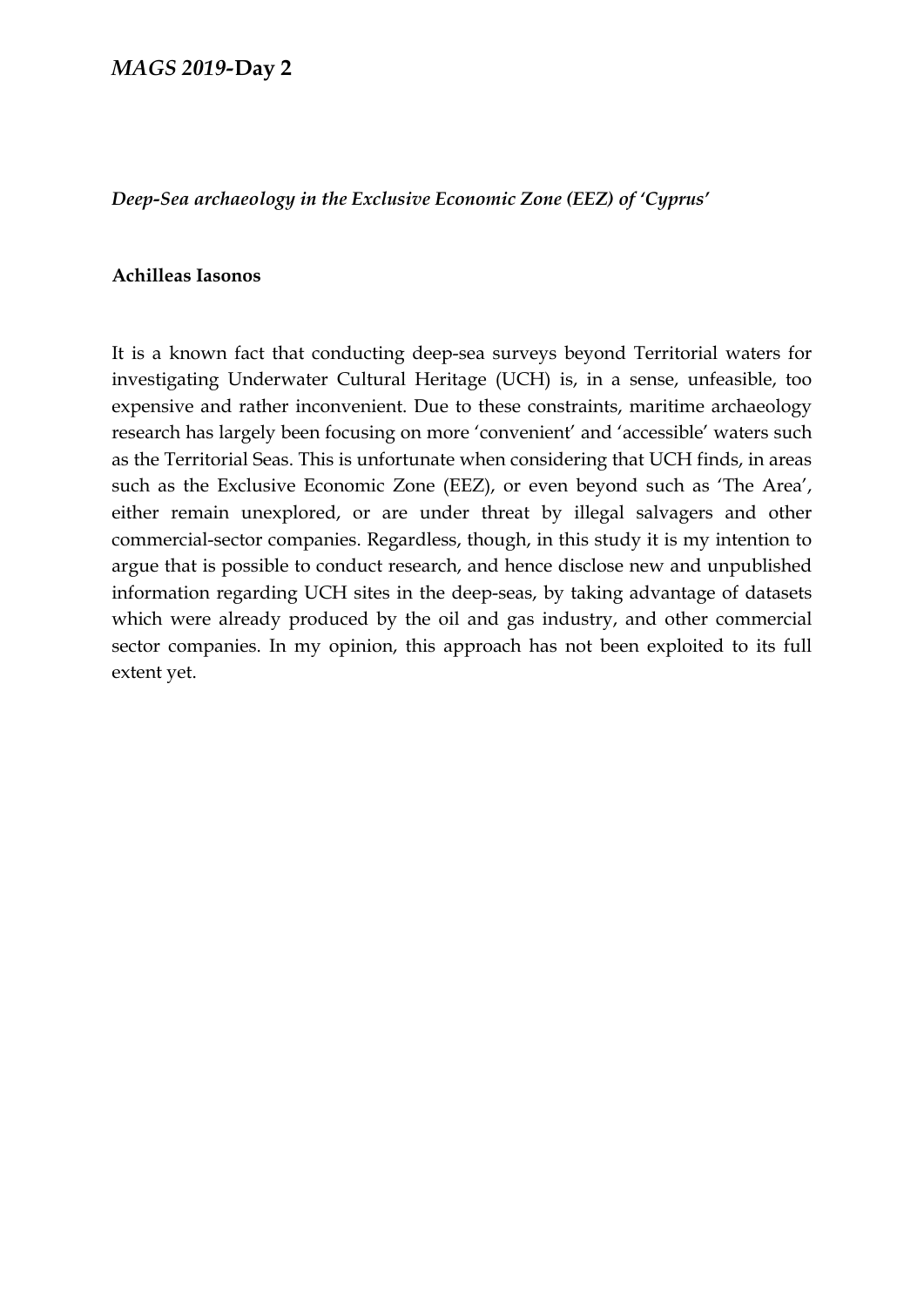# *What Killed Nile Sailing Boats: A Study of Contemporary Traditional Maritime Cultural Material*

## **Ziad Morsy**

The Nile was considered the highway for trade and population movements since the early days of Egyptian civilisation. During the riverine transportations history of Egypt, a large number of boat types have been used. From the early depictions of sailboats, Egyptian boats have gone through massive reconfigurations that changed their shape, building materials, and rigging techniques.

This paper will focus on the final huddle of cargo boats on the Nile. The presentation is part of an HFF funded studentship at the University of Southampton focusing on the boatbuilding traditions from the late 18<sup>th</sup> century up to modern day Egypt. It will aim at presenting the early development of the different types of boats, and will trace the evolution of their hull shape, hull material, and rigging techniques during the past 200 years, through the examination and study of photographic evidence and Euro-American writings during the period of the study. The researcher will present different resources of information, different methodologies, and the future of the research. The paper will also investigate the surrounding social, economic and environmental aspects that affected the evolution of these boats, and theories about the extinction of wooden sailboats on the Nile.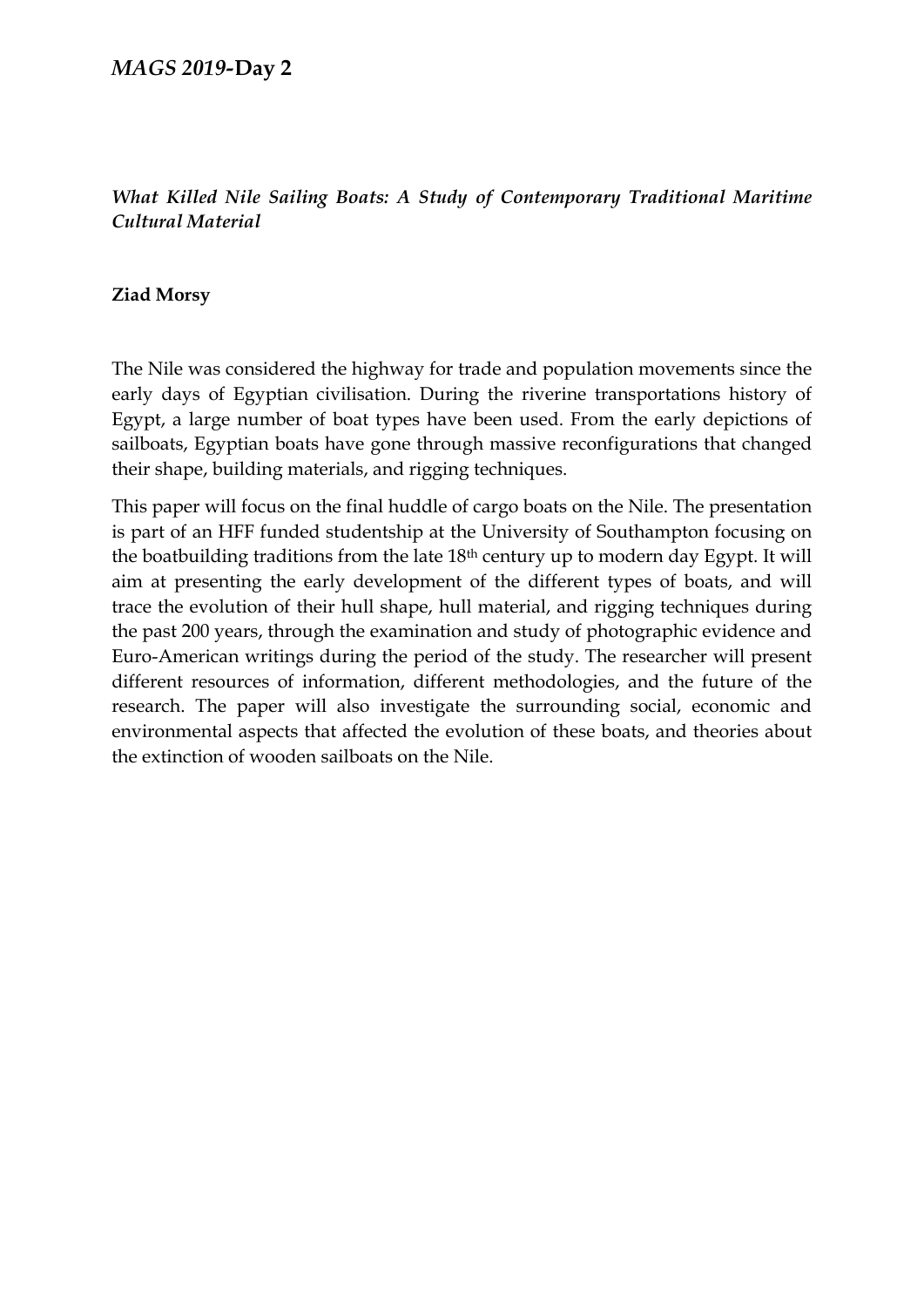# *The evidence for the penetrating technique in ancient Egyptian shipbuilding from the foreign practice to local practice to fasten ships in ancient Egypt*

#### **Marwan Osman**

The Egyptian civilization witnessed a development in the shipbuilding industry. When the Egyptian builders decided to build boats, they considered first whether it should be possible to assemble and dissemble the boat, and if they need to fasten all components and never disassemble them again or fasten them with the consideration that they be removed at some point. In both cases, there are many people in maritime archaeology that considered the idea of penetrating which used pegs to fastening mortise and tenons into the hull, was a foreign practice in shipbuilding, not a local technique depending on the iconographic scene from tomb of Qaha at Deir el Medinah (Ramses II), which shows pegs penetrating the hull which refer to the new kingdom (1570-1070 B.C) and there is no other evidence before this period in Egypt. But after the excavation at Wadi Gawasis, archaeologists discovered pegs in a part of hull remains which refer to the middle kingdom (1991- 1668 B.C). We don't have any evidence from the Mediterranean before what we have in Wadi Gawasis in the same period. So, after this evidence in Egypt and after the absence of definitive evidence from other countries showing that they used the penetrating technique (pegs), Egypt has become a leader in the use of this method in shipbuilding traditions. This paper will discuss the originality of the penetrating practice and its fastening technique through the archaeological evidence of the excavated ancient Egyptian ships from the middle kingdom to the late period.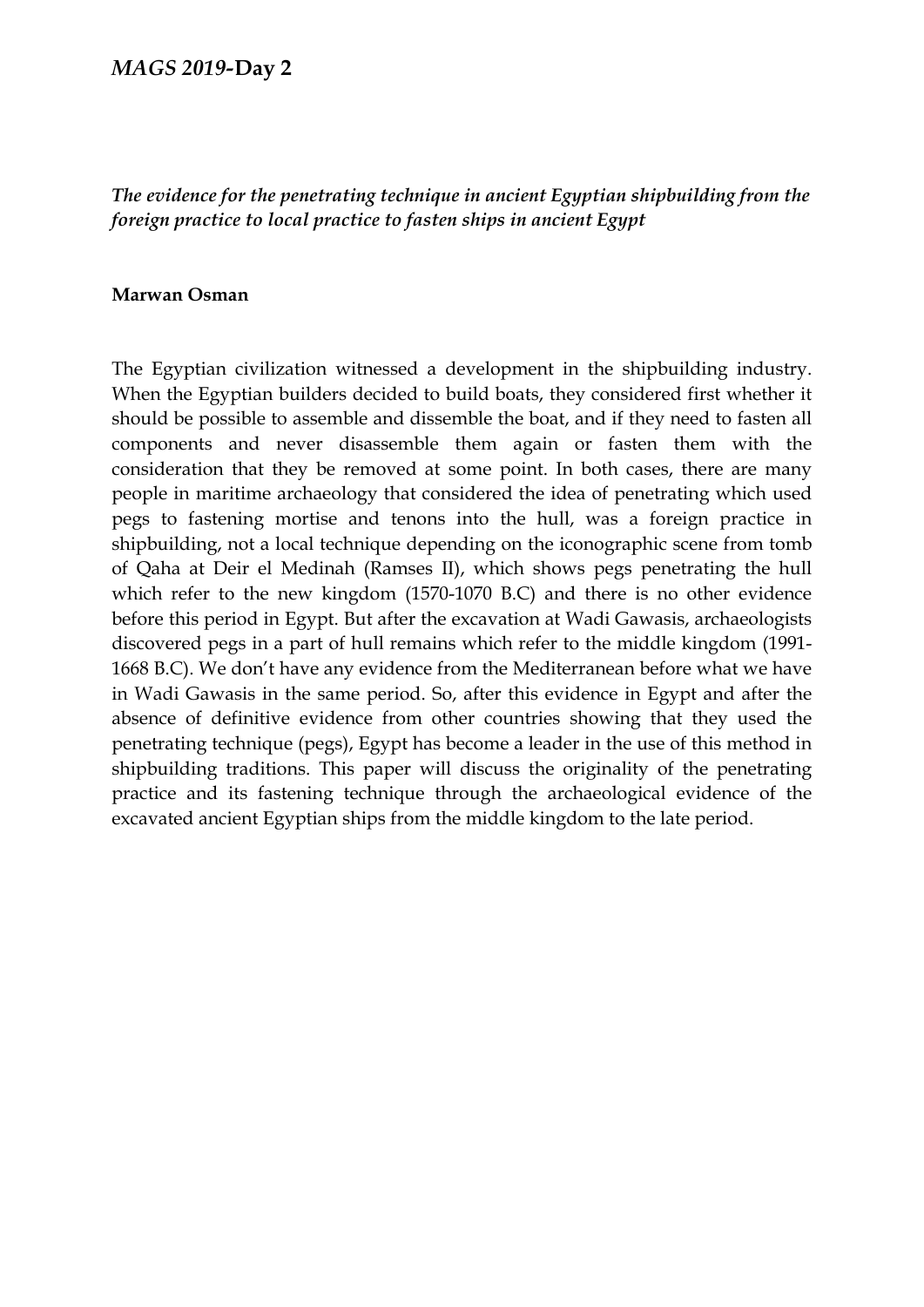# *Propulsion and Steering Devices in the Egyptian Boats and Ships since the Old Kingdom to the End of the Ptolemaic Dynasty*

#### **Ossama B. Eldamanhoury**

Ancient Egyptians were able to build boats of all types since the pre-dynastic ages and during the different Dynastic ages, and reached the best development stages in the New Dynasty age. The ancient Egyptian used the propulsion and steering tools to steer the ships either by the multi-paddle or the sail. Historians demonstrate that Egyptian sailboats and sailing ships appeared in the Egyptian civilisation since prehistoric ages. The evidence of this fact is the existence of some words in the Ancient Egyptian language containing some signs of sailboats and some others of different types and shapes of sails. Propulsion and steering tools differ in terms of function. The development of ships manufacturing and the Ancient Egyptian's experience in this field led, consequently, to the development of ships manufacturing and employment of propulsion and steering tools since the pre- dynastic ages till the end of the Ptolemaic age. This study explores the significance of propulsion and steering tools in Ancient Egypt throughout the historical successive periods. It also studies the employment of these tools in propelling and steering the Egyptian boats and ships, highlighting the development stages, the sizes and shapes of these tools and their manufacturing methodology. This will lead to demonstrating that Ancient Egyptians were of the pioneering peoples who knew ships manufacturing and building, showing excellence and creativity. Propulsion and steering tools played a significant role in propelling and steering Egyptian warships since the Ancient Egyptian used ships and boats in transporting soldiers in ancient history.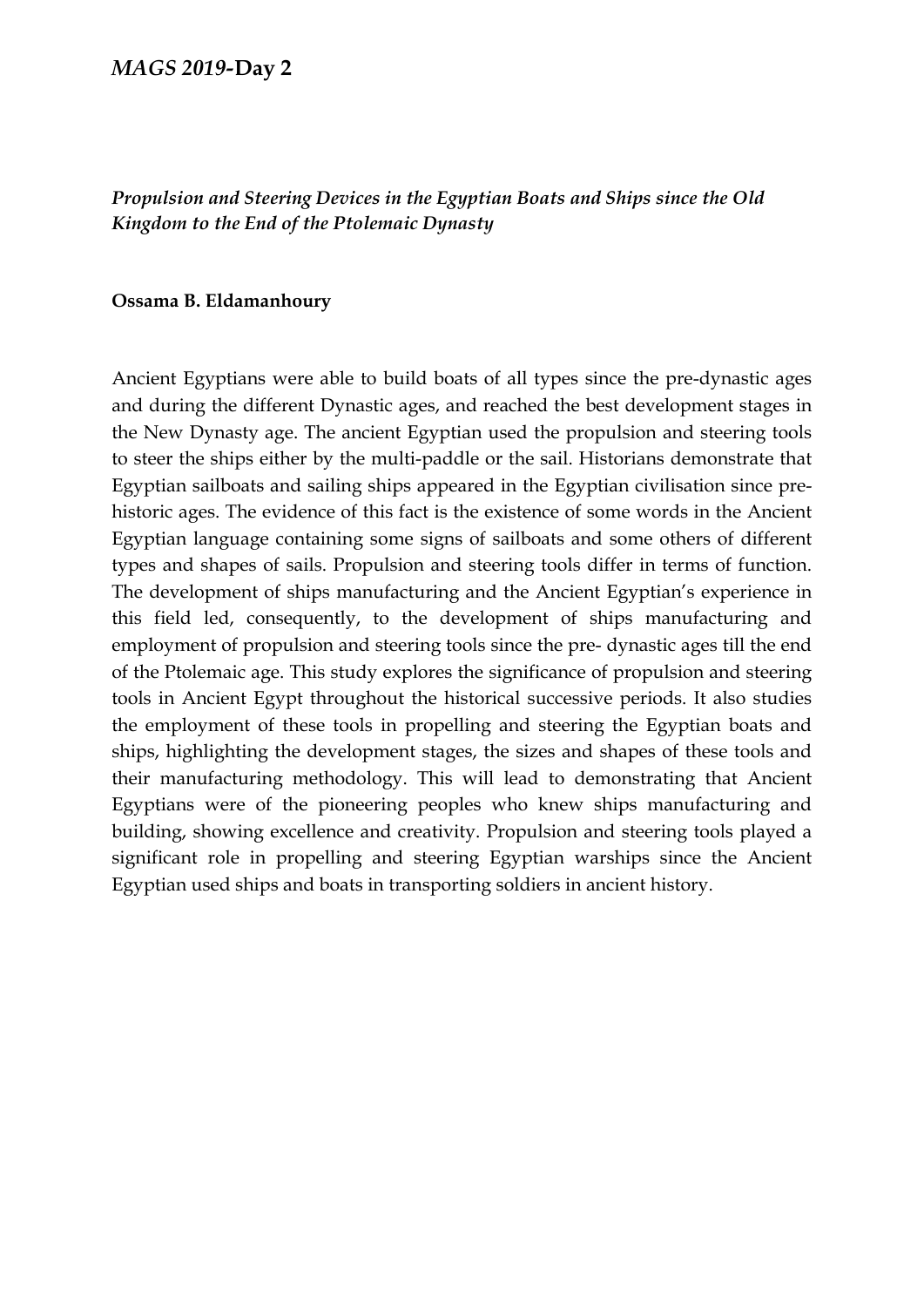#### *Ship-shape: Reframing Model Boats*

#### **Mark Dolan**

Ship and boat models are oft cited in discussions about maritime archaeology: from naval architecture traditions and construction techniques to ship typologies and propulsion methods. This trend is predicated on an assumption that boat models are representative of full size contemporary watercraft. On occasion they have even been discussed as no more than scaled-down, functionally defunct boats. Some studies, on the other hand, do claim to recognise models' potential societal roles outside the basic representation of ships. However, rather than critically engaging with all aspects of these objects, many scholars (e.g. Westerberg 1983; Johnston 1985; Basch 1987; Dixon 2017) have glossed over interpretive caveats (e.g. provenance; predepositional use-life etc.), in favour of vague and reductive, but conveniently easy, categorisations of the models as, for example, 'grave goods', 'toys', or 'votives'.

This paper examines the way maritime archaeologists engage with boat models from the archaeological record. Focusing on terracotta boat models from Late Bronze Age and Iron Age Cyprus, it begins to explore the multivariate ways researchers can, and should, think about such objects. By approaching the models as ceramic vessels, as figurines, and as active social agents, we can move past a simplistic and ultimately unhelpful view of these objects as merely poorly rendered technical models. Instead, they can be placed within a complex holistic view of maritime culture on Cyprus, bringing the island's people into focus alongside the ships themselves. Drawing on ideas of materiality, mnemonic agency and individual action, this paper aims to open doors to interpretative avenues that have too rarely been knocked on.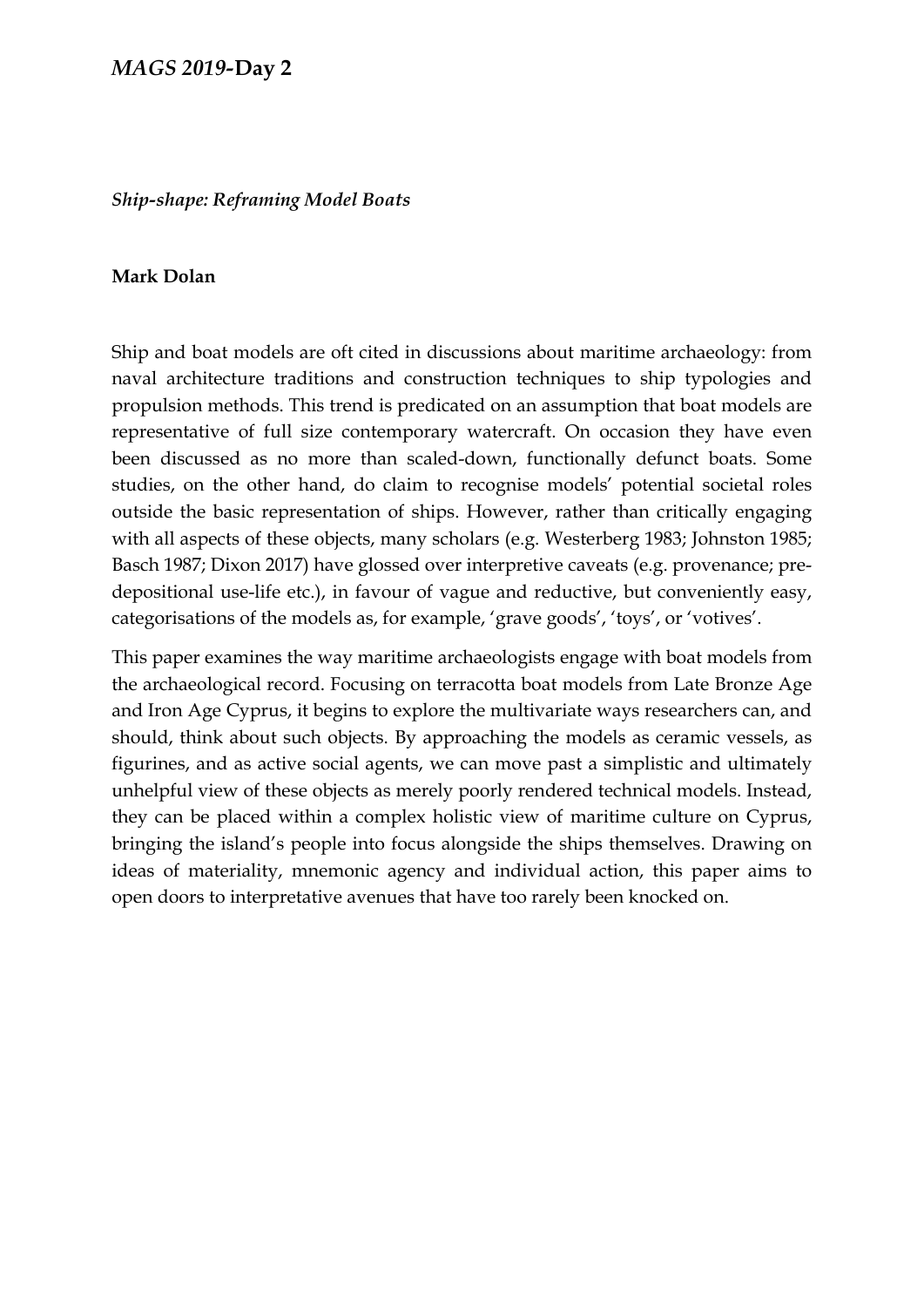## *Ancient Egyptian Ship and Boat Models: Between Theory and Experimental Simulation*

#### **Nesrine El-Galy**

Ancient Egyptian art is wealthy with inscriptions, depictions, and monuments. Tracing and analysing their art can provide solid chronological framework and historical literature. Identifying what the ancient Egyptians referred to could be challenging and problematic. The gaps in historical texts were sometimes too brief to be precisely understood or had missing parts. And although the archaeological discoveries may reveal some answers and facts, sometimes they are highly questionable. Through dynasties, ancient Egyptian artist technology spin continued progressing. In addition to the two-dimensional inscription and depictions, they succeeded in creating three-dimensional objects. The industry of models' miniature helped to force the artists to demonstrate different aspects of the ancient's Egyptian life. The aim of my study is to understand the ancient Egyptian ritual practices that involved ships and boats models inside tombs as a votive miniature. Thus, tracing the evidence of how the ancient Egyptian modelers imitate building real ships and boats could be attained. Recent effort to combine personal observation and record Ancient Egyptian boat models to reveal the characteristics of their hulls have focused on archaeological data for hull design, structure, and stability. Based on the outcome of the selected models in the research, it was concluded that from the theoretical point of view all models are seaworthy. They had been created to scale except for the draught, which is much shorter. This study facilitates a future naval architecture study through investigating the performance and stability of ancient Egyptian vessel models.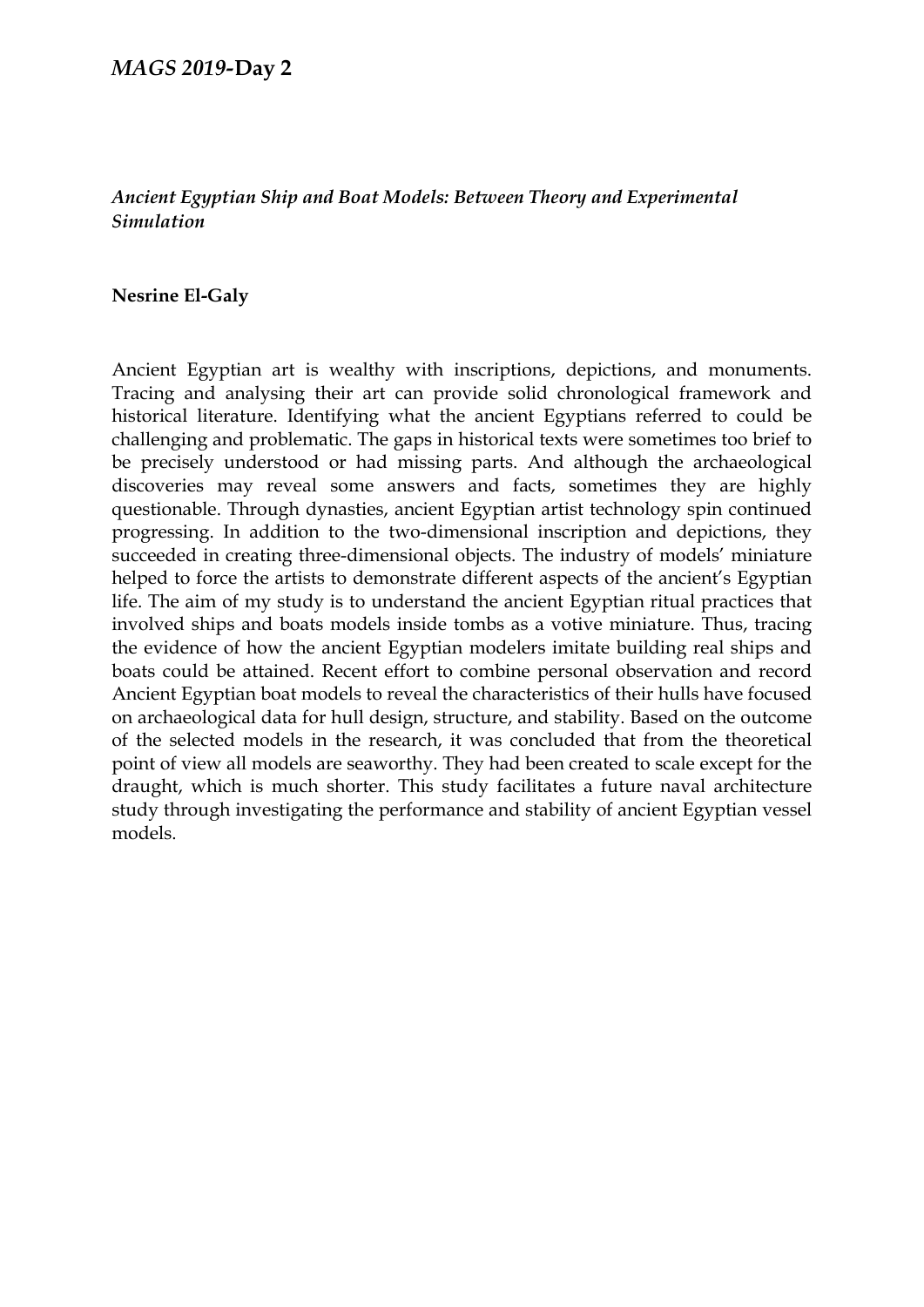*"Phoenician amphorae" into Cypriot City Kingdoms era (Cypro - Archaic to Cypro - Classical) — Signs, terms, trade and questions* 

## **Christiana Christodoulou**

The topic which will be presented is the "Phoenician" amphorae in Cyprus during the Cypro Archaic and Cypro-Classical periods. In general, the contacts between two areas are more visible through the trade goods, like the "Phoenician" amphorae in Cyprus. The majority have been found intact in the tombs at the centre of the heart of Cypriot Kingdoms, known as the necropolis of the Cypriots polities; few intact Phoenician amphorae were found at the periphery of the Kingdoms.

Νecropolis publications characterised that type of amphora with different terms, such as pithos, jar and amphora. Few numbers of amphorae were found with Phoenician inscriptions on it; such information might inform us about the trade products or the "political" situation between Cyprus and Levant.

Finally, the aim of this dissertation is to answer some of the research problems related to Cyprus about the trade between these two periods and the "Phoenician" presence in the island.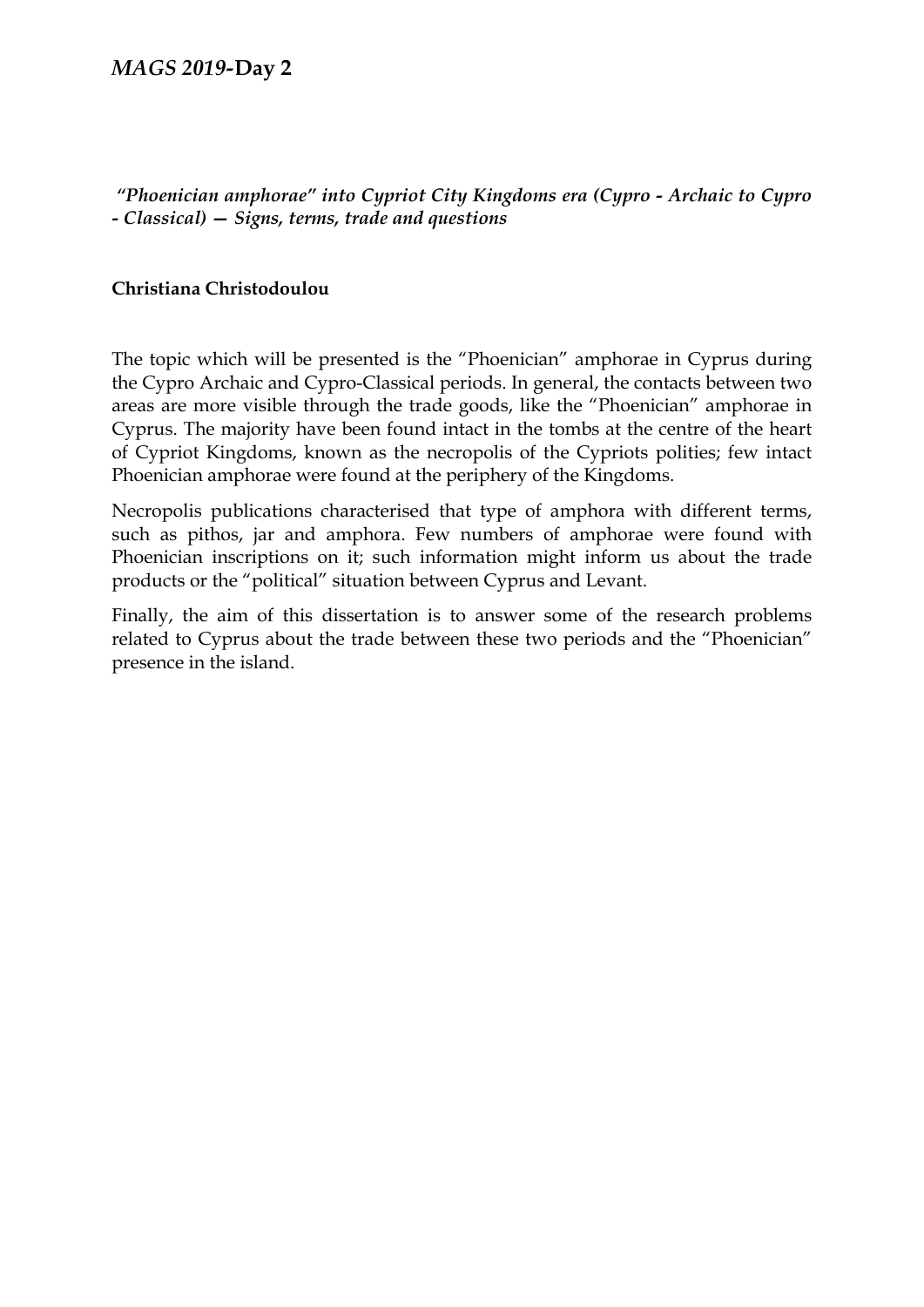## *From Black Earth to Blue Sea: The Story of Stone Anchors that Belong to Alexandria's Grain Ships*

## **Orhan Serdar**

The excavations of the Theodosian Harbour brought to light 37 well-preserved shipwrecks and their valuable bearing objects, exposing important aspects of the Byzantine life and culture. The Theodosian Harbour was built to import commercial materials necessary for expanding city (Müller-Wiener, 1994: 8-10; Magdalino, 2000: 210-11). The massive quantities of grain were shipped from Alexandria to Constantinople to sustain the growing population of the capital (Mango, 2000: 190). The archaeologists of the Istanbul Archaeological Museum found 37 well-preserved Byzantine shipwrecks on Theodosian Harbour dating to between 5th -11th century (C.Pulak, 2015). Since an alluvial layer of Lycos river has covered the 37 shipwrecks, they were brought to light with various other finds during the excavations. The archaeological site shows that different unknown aspects of the Byzantine life and culture. The archaeometric techniques used in this project enlightened our work that held for provenance analysis of these ships that were carrying grain from Alexandria to Constantinople (Mango, 1986: Magdalino, 2000). Determining the origins of the marble anchors will lead us to the origin of these shipwrecks, while they were sailing from Alexandria to Constantinople where the ancient trade routes in Byzantine period. Since the excavation were held on one of the biggest harbour of Constantinople, the data obtained can reveal the connections between the Byzantine Imperial Capital and the cities in Levantine region in the Eastern Mediterranean.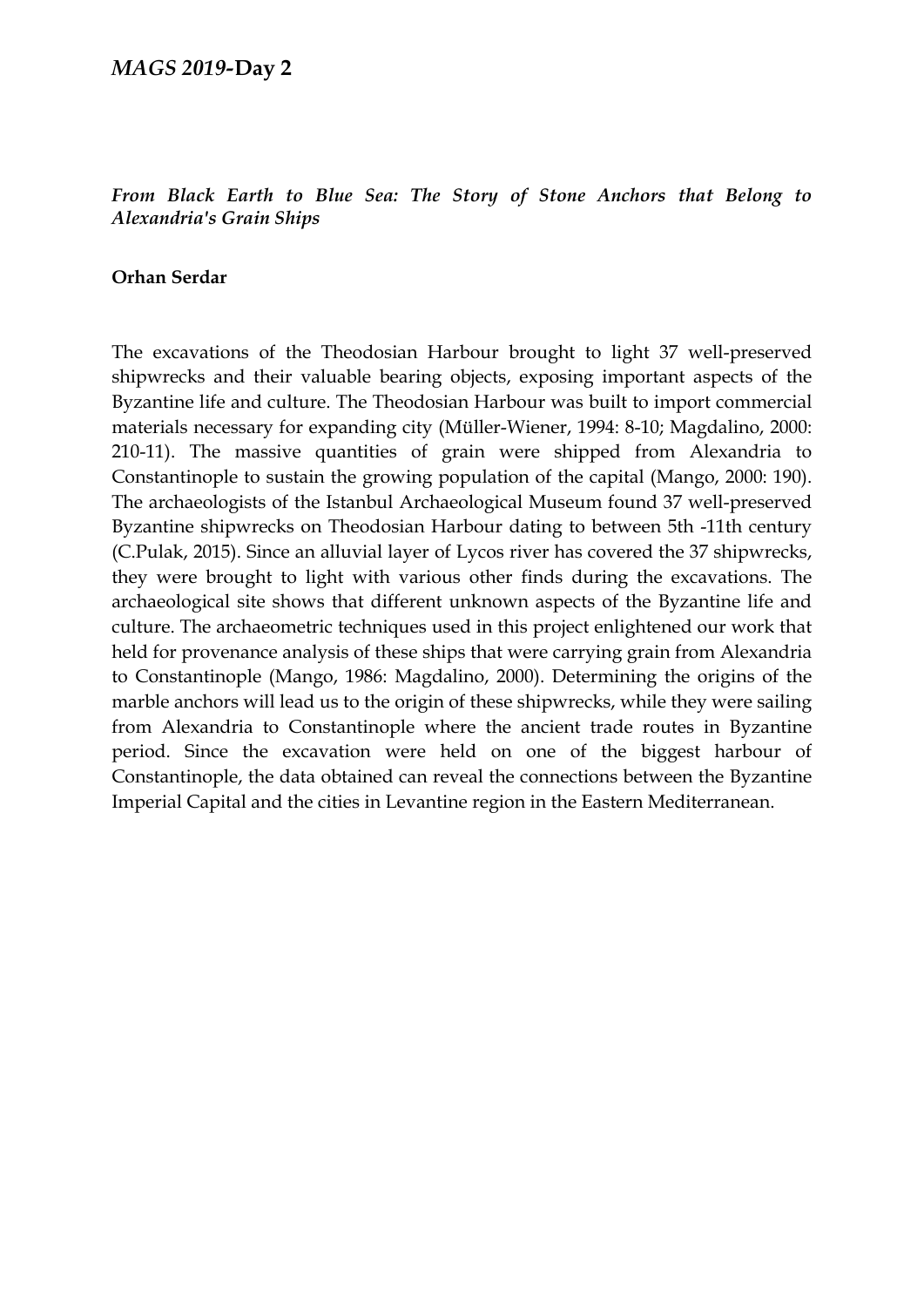# *Maritime Trade across the Eastern Mediterranean region: New perspectives offered by the study of amphorae*

## **Stamatia Galata**

Maritime trade is undeniably linked to many aspects of ancient life and was one of the main reasons for the establishment of Greek cities around the shores of the Mediterranean and Black Sea. The study of amphorae constitutes one of our most important sources in order to understand trade connections within and between the Eastern Mediterranean region. In particular, stamped amphora can help researchers to clarify commercial patterns as well as the economic and social context of the cities.

The exportation of amphorae to regions beyond the Mediterranean demonstrates the importance of maritime trade. For example, 177 stamped amphorae from Sinope are known (Boer, 2013; p. 109), 22 from Chersonesos; (Garlan, 2007, p. 143), and only 3 from Heraclea Pontica (Lund, 2007, p. 185). However, as Finkielsztjn (2011) claimed, the number of amphorae arriving alone is not adequate evidence to support a systematic study of trade between the Mediterranean and other regions, such as the Black Sea. Lund (2007) also embraces the same idea, emphasising that Black Sea amphorae played an inconsequential role in Mediterranean trade.

Consequently, there is a need to begin systematic recording of the trade in amphorae in order to begin mapping exchange patterns as one of the main archaeological methods for my research. Visualizing the distribution of amphorae during different periods, not only has the potential to define temporal changes in trade behaviours but also, reveals commercial patterns, networks and contacts between cultures or even the relationships between distant geographically isolated groups of Mediterranean and Black Sea. An open discussion will provide the opportunity to develop this subject further and discover new perspectives.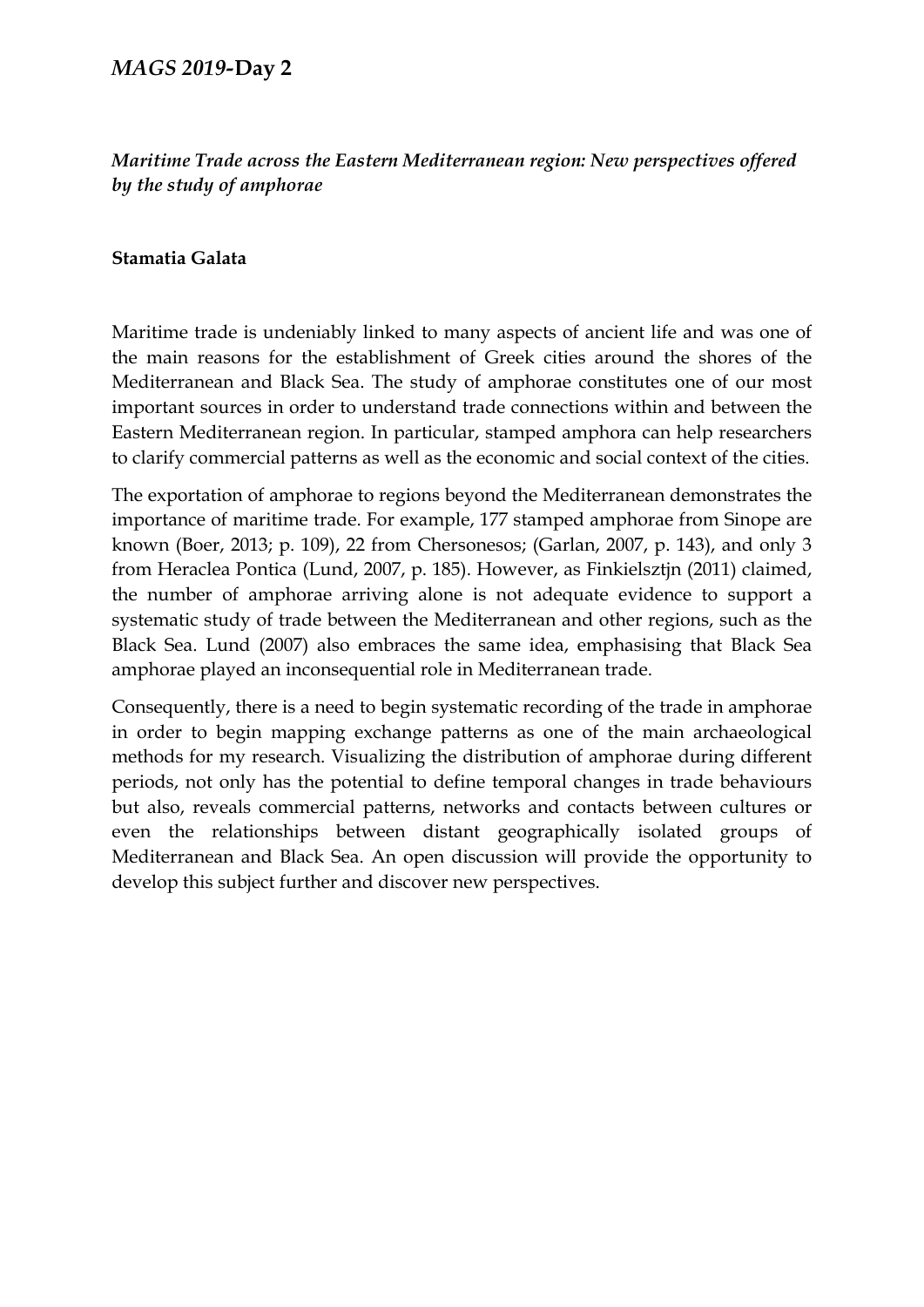*What can maritime iconography tell us about the changes in the Late Bronze-Early Iron Age transition in the Eastern Mediterranean?*

#### **Rocío Mayol Sánchez**

Multiple representations of seafaring activities and boats during this period have been found on painted pottery, terracotta boat models, carved on ivories, embossed in metal plaques, painted on tombs, incised on reliefs on the wall panels of palaces and on the walls of rock shelters. Once we define the criteria to identify an iconographic representation as 'maritime', we can analyse and compare case studies and build a maritime iconographic corpus database. This preliminary study looks at representations made of different styles, materials and techniques under a comparative approach and interrogates what they reveal about the societies that painted, carved or modelled them. The Levant, Cyprus and north of Mesopotamia form a comprehensible study area that is integrated in the Phoenician trade routes. We can compare the study cases and wonder why the period between 1300-600 BC was so important in the shaping of the Mediterranean connections. How was the Mediterranean Sea and its increasing connectivity perceived and represented by the people who inhabited it? How did they represent their beliefs systems in relation to the sea? What can we learn from museum objects, archaeological sites, shipwrecks and rock art?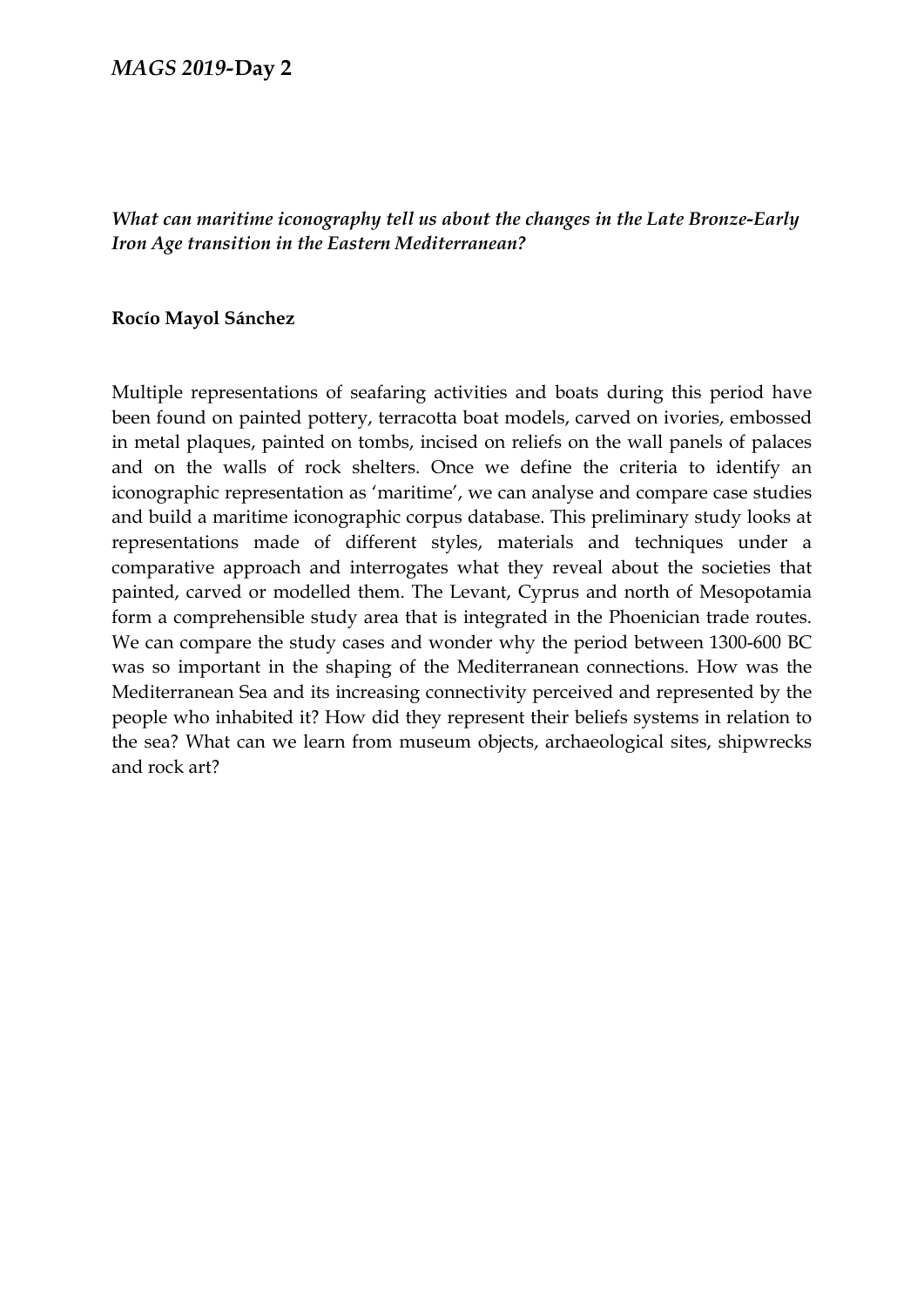## *Provenance Studies of the Ballast Stones Found in the North Bay of Tel Dor, Israel*

#### **Amanda Holdeman**

Ballast stones were used in ancient ships as a means to ensure stability throughout the ship's voyage. To be correctly used, ballast weight was variant as it was dependent upon the movement of cargo. Due to this variability, ancient harbours contain stones that would have been discarded and saved for trading vessels. By determining possible origins of ballast, routes sailed by ships coming to and from a harbour can be recreated. Prior to this study, ballast stones were examined in the context of shipwrecks and had not been utilized as a source of information for a harbour, in regards to a harbour's function in a trade network and ancient harbour's ballasting practices. In this study, ballast stones were collected from the North Bay of Tel Dor, Israel in order to determine their possible origins using a combination of Fourier Transform Infrared Spectroscopy (FTIR) and thin-section petrography to identify the origins of ballast stones within the region. These laboratory methods used jointly are still new to the study of geological artefacts. Additionally, by examining typological characteristics of these stones, inferences on the act of ballasting in a harbour setting could be speculated. The ballast stones of the North Bay of Tel Dor can be categorised as indistinguishable, likely local stones, and nonlocal stones, hypothesized to be from Egypt, Syria, Turkey, Cyprus, and certain Aegean Islands. With these proposed origins of ballast stones, further assertions of interactions between Tel Dor and major surrounding civilisations of the region were occurring facilitated by seafaring.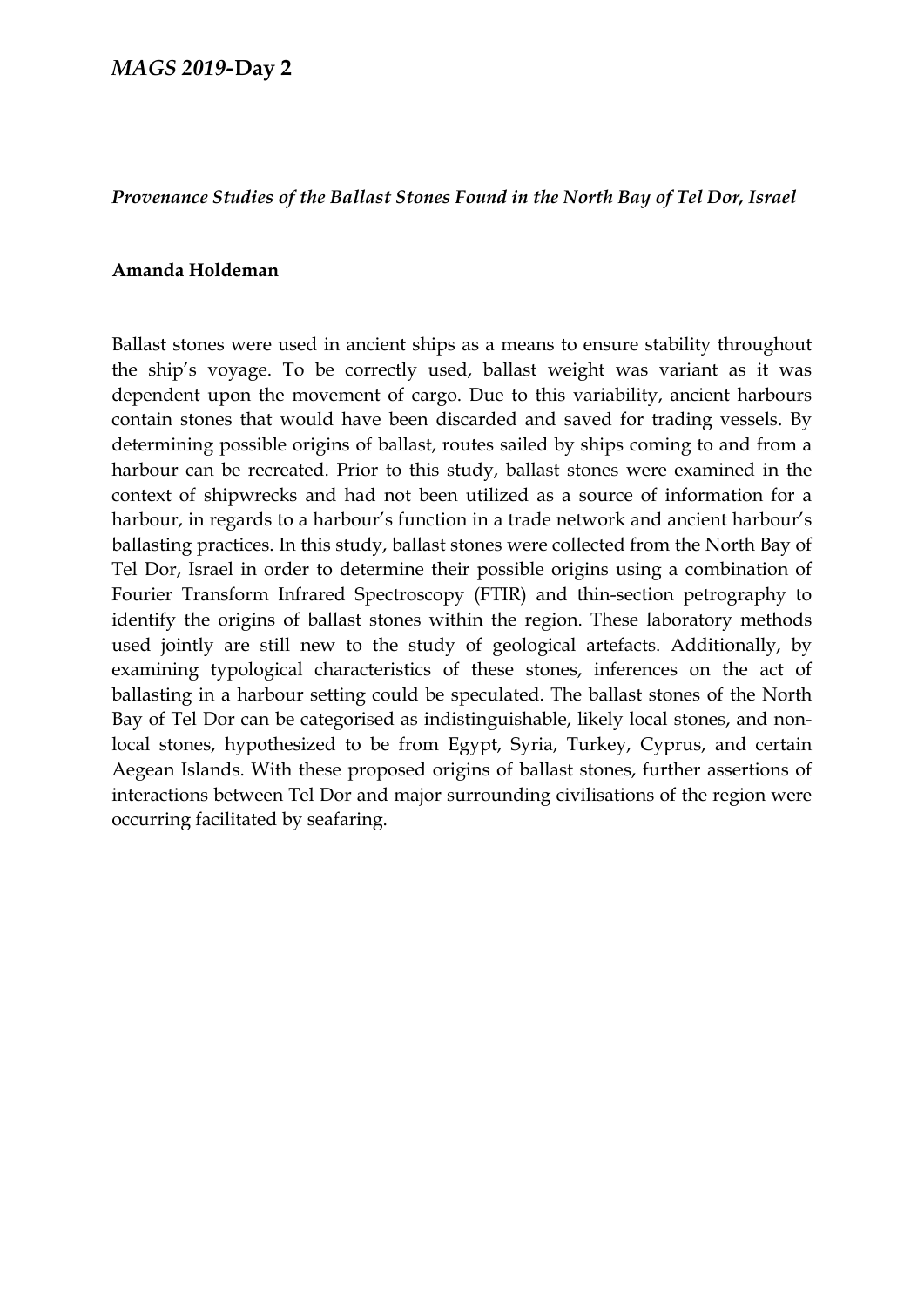*Who is fishing and how? The case study of fishing communities in Cyprus.*

## **Maria Michael**

The current paper aims to demonstrate a few aspects of the ongoing PhD thesis entitled "The tradition of fishery and fishing gear on the island of Cyprus". The research intends to combine the terrestrial with the underwater archaeological data of the fishing methods from archaeological sites in Cyprus in an attempt to acquire a better general understanding of the formative phases of fisheries on the island through time. The fish bone assemblages and the iconographical and written data are a supporting class of evidence, in order to determine the development of the fishing technologies and to discover if and when the fishing activities had an influence on the economy and the daily life of the communities of the island.

Furthermore, the research aims to seek how theoretical concepts of insularity, material culture and maritime cultural landscape on the island of Cyprus can help to interpret the role the Mediterranean region and the island itself played in the cultural, technological and ideological developments of traditional fishing activities in Cyprus. Consequently, the research presented here aims to discuss the theoretical and methodological approaches, which strive to achieve the purposes of the ongoing PhD thesis and to present a broad selection of the actual evidence related to fishing activities in Cyprus.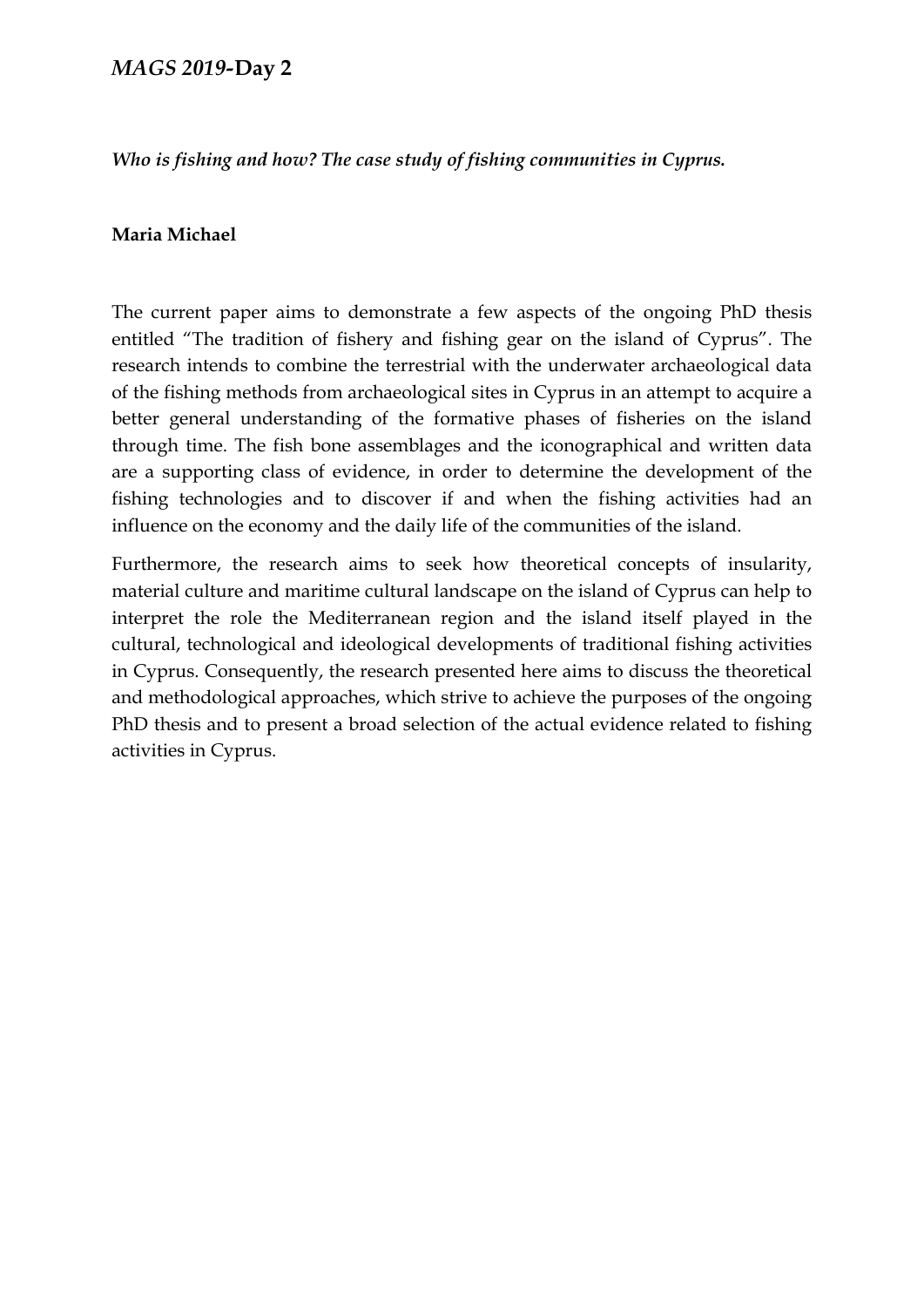*The sea level change based on new archaeological data from south Argolis*

#### **Petavridou Alexandra**

Numerous submerged structures were identified and surveyed along the littoral zone of the north-eastern Peloponnesus and can be associated with different historical periods presenting the evolution of the coastal and maritime development of the region. The majority of the finds are located in depths between c.-2.00m and c.- 3.00m; including harbour infrastructures, temples, roman villas and other types of buildings and constructions. The main focus is given to the two littoral villas of the south coast of Argolis, in Hermionide region, and the neorio (shipshed) at the bay of Vidi in the Saronic Gulf. The archaeological comparative study indicates architectural and chronological correlations with other known similar structures of the wider region. In particular, the littoral hermionian villas are studied along with the villas of Heraion, Epidaure, Psifta, and Pergari, while the recently discovered neorio at Vidi is compared to the shipsheds of Aegina and Oeniades. The bathymetric study (taking into account geomorphology and local variations, where known) and the archaeo-geographical reconstruction of the littoral zone indicates a sea level rise of more than 3,06 m. ± 0.15m since the roman period.

This paper presents the results of the underwater survey undertaken for the ongoing Ph.D. research, titled "The littoral and the harbours of ancient Greece; the examples of Argolis, Corinth and the Saronic Gulf, from the archaic to roman period", and conducted under a co-direction agreement between the University Lumiere- Lyon2 (France) and the University of Patras (Greece).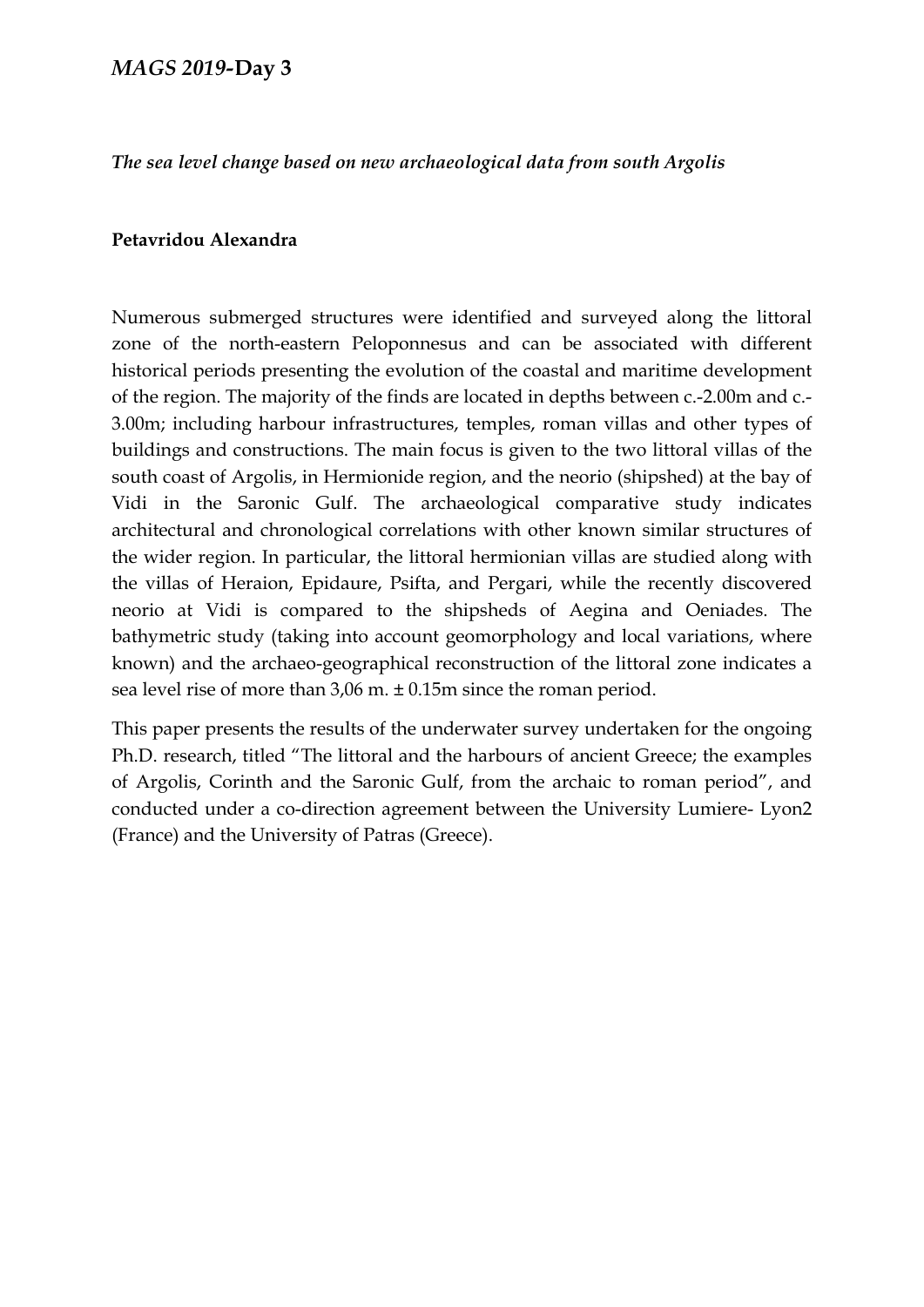#### *Transient Trajectories: Modelling Movement in the Hebridean Neolithic*

#### **Stephanie Blankshein**

The robust and varied Neolithic record of the Outer Hebrides demonstrates the strong influence of varying degrees of connectivity on local Hebridean communities. Situated on Europe's North Atlantic edge, the archipelago evokes notions of insularity reinforced by the development of a unique Hebridean material culture. Conversely its position along the Scottish Atlantic has been cited as a 'waypoint of connectivity' resulting in the concurrent adoption of more foreign Neolithic traditions. Unravelling these complexities of connectivity thus requires a refined understanding of the different degrees of movement that were occurring, both within and between islands as well as more broadly. This multi-scalar approach necessitates the use of innovative methodologies that can cope with the fluidity of movement which would have transcended not only a range of temporal and spatial scales but also environments. Utilising such a method, this paper will present leastcost pathways created in ArcGIS Pro using the latest palaeogeographic and palaeotidal data. The presented models show potential patterns of movement through the landscape and surrounding seaways which, when combined with the extant archaeological record, can be used to generate more detailed discussions of movement and connectivity during the Hebridean Neolithic.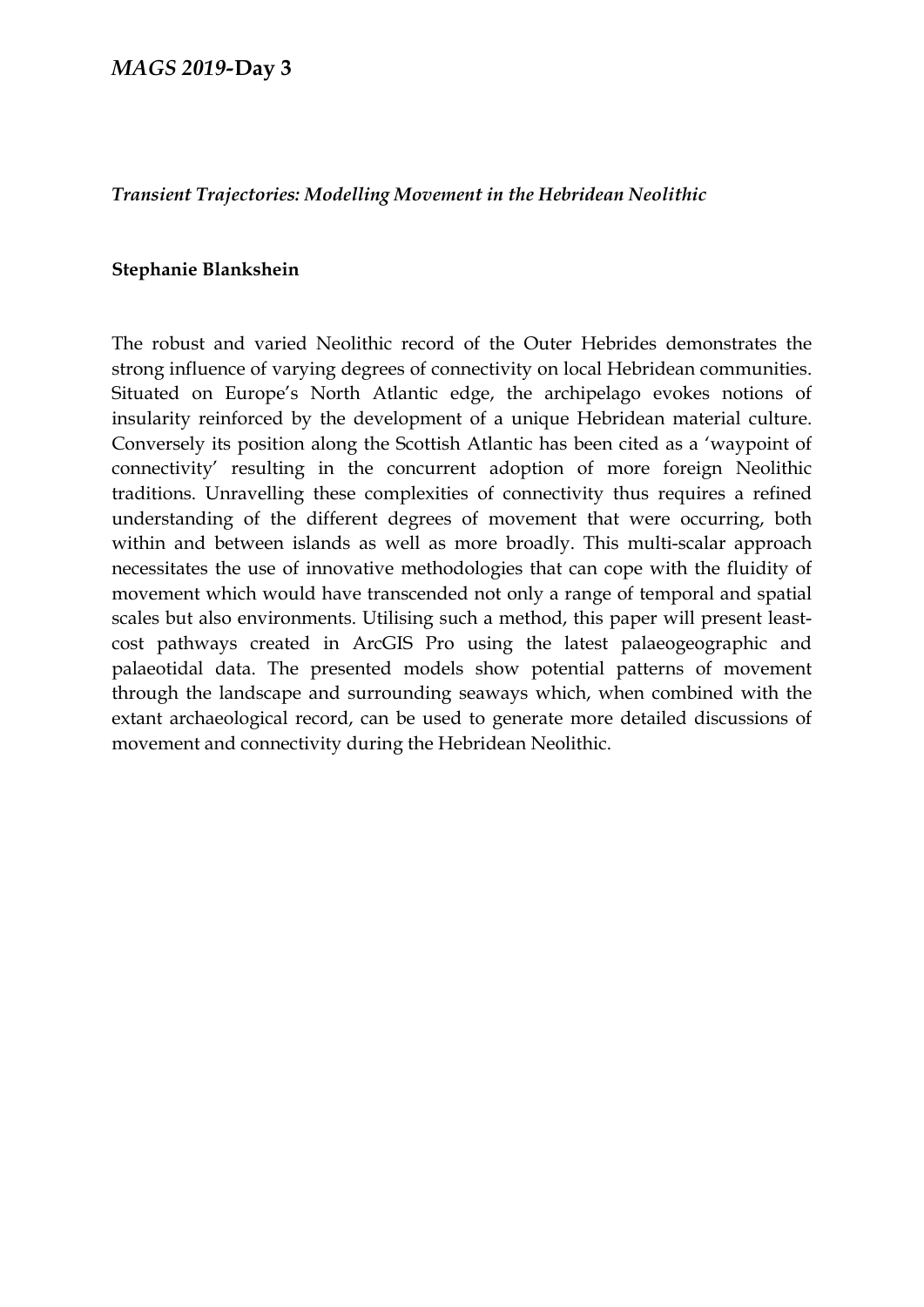# *The 'Affordance Corridors' of the Aegean: assessing the ecological value of the Aegean exposed landscapes during the Lower Palaeolithic*

#### **Peny Tsakanikou**

Recent work on the prehistoric Aegean landscapes challenges the current perception of this region as a barrier during the Lower Palaeolithic. Instead, exposed terrain during the Middle and perhaps during the Early Pleistocene offered attractive lands for occupation with viable pathways towards Western Europe. Under the light of the recent palaeogeographical reconstructions and taking into account the refugial character of the wider Balkans throughout the Pleistocene and the key - location of the Aegean between Africa, Asia and Europe, a reconsideration of the biogeographical role of the wider eastern Mediterranean is being put forward. My PhD topic, lying in-between the fields of submerged landscape archaeology and human origins, seeks to explore possibilities of hominin presence, survival and mobility over the exposed Aegean landscapes during the Lower Palaeolithic. In MAGS 2018 I presented an overview of the methodological scheme implementing archaeological evidence, palaeoenvironmental proxies and spatial analyses (GIS) using the 'complex topography concept'. Specific spatiotemporal limitations such as the time depth, the variability in preservation and the general paucity of evidence over the study area along with the continental scale of analysis pause serious methodological challenges.

The concept of affordances (sensu Gibson 1986) is used here to assess the ecological value and the nature of the exposed Aegean landscapes in relation to exploitation opportunities for hominins during the Lower Palaeolithic. Suitability models for three time intervals (from ≥0.9 Mya to 0.2 Mya) have been produced allowing for the first time a synthetic reading of available evidence over time and space. New hypotheses on hominin mobility and occupation emerging from this work will be presented and discussed.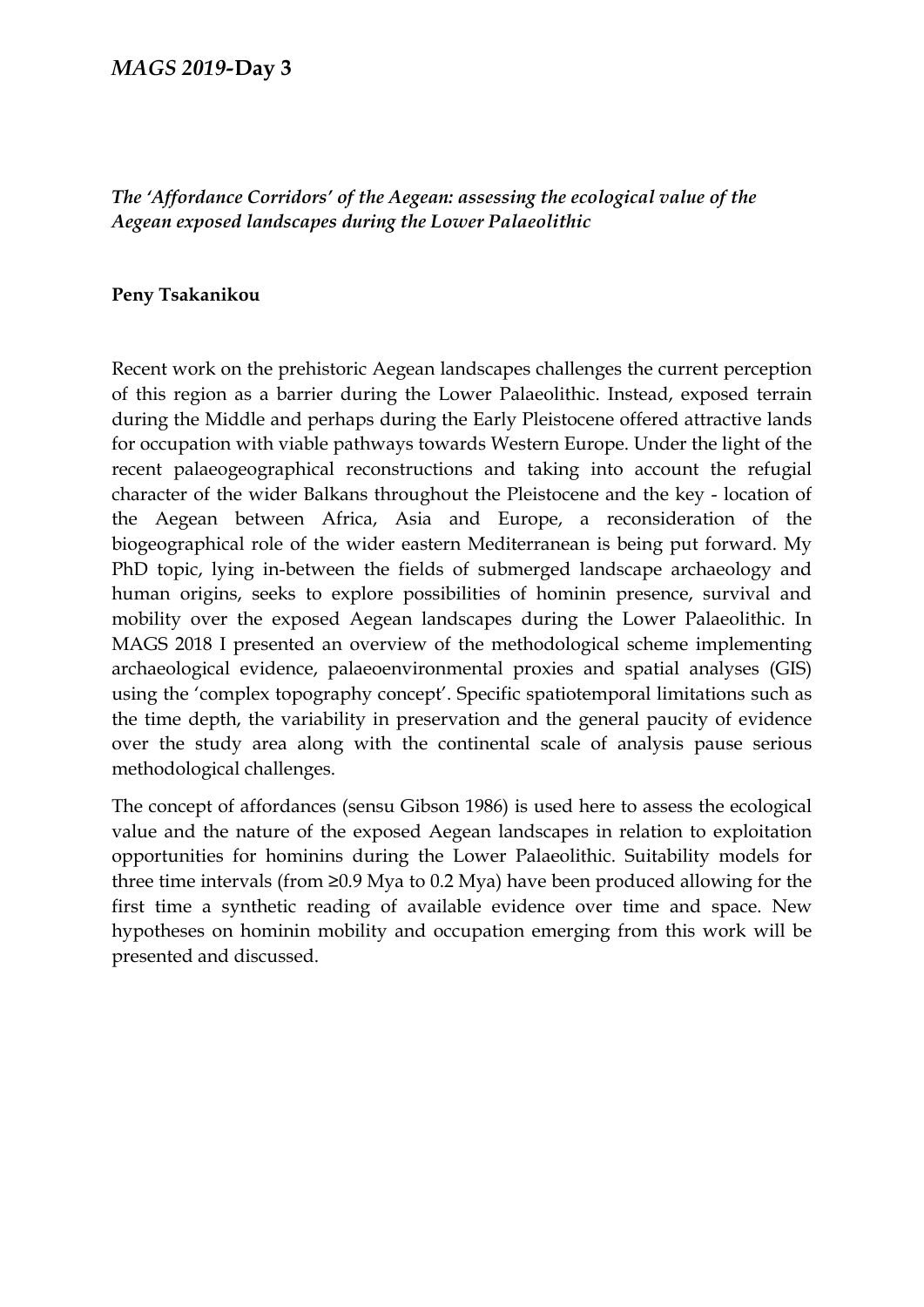# *Shedding light on colonial trade and diplomacy: an analysis of Dutch cannons in Vietnam*

# **Claire Holubowskyj**

The pursuit of spices and silks from Southeast Asia drove the development of longdistance European trade in the 17<sup>th</sup> and 18<sup>th</sup> centuries. Dutch East India Company (VOC) involvement was extensive and reliant on carefully negotiated relations with local rulers. As a waypoint on the voyage undertaken by VOC ships from Batavia to Japan and a source of smuggled Chinese goods, Vietnam is a convenient proxy for relations between the VOC and local rulers. X-Ray Fluorescence and Scanning Electron Microscope analysis of a cannon collection highlight the complex and multifaceted nature of cross-cultural contacts.

The cannons analysed represent a range of provenances: VOC made for VOC use, VOC gifts to local rulers, and Vietnamese commissions from the VOC. Analysis reveals variations in decoration and make quality that suggest political influence played a role. One cannon, commissioned by the Vietnamese, was of significantly poorer quality than the other cannons analysed, with unusual composition suggesting origins in a Southeast Asian cannon foundry rather than the Dutch Republic. By applying analytical technologies to the products of known trade relations, new light can be shed on the role of diplomacy on the complex and nuanced nature of early colonial trade.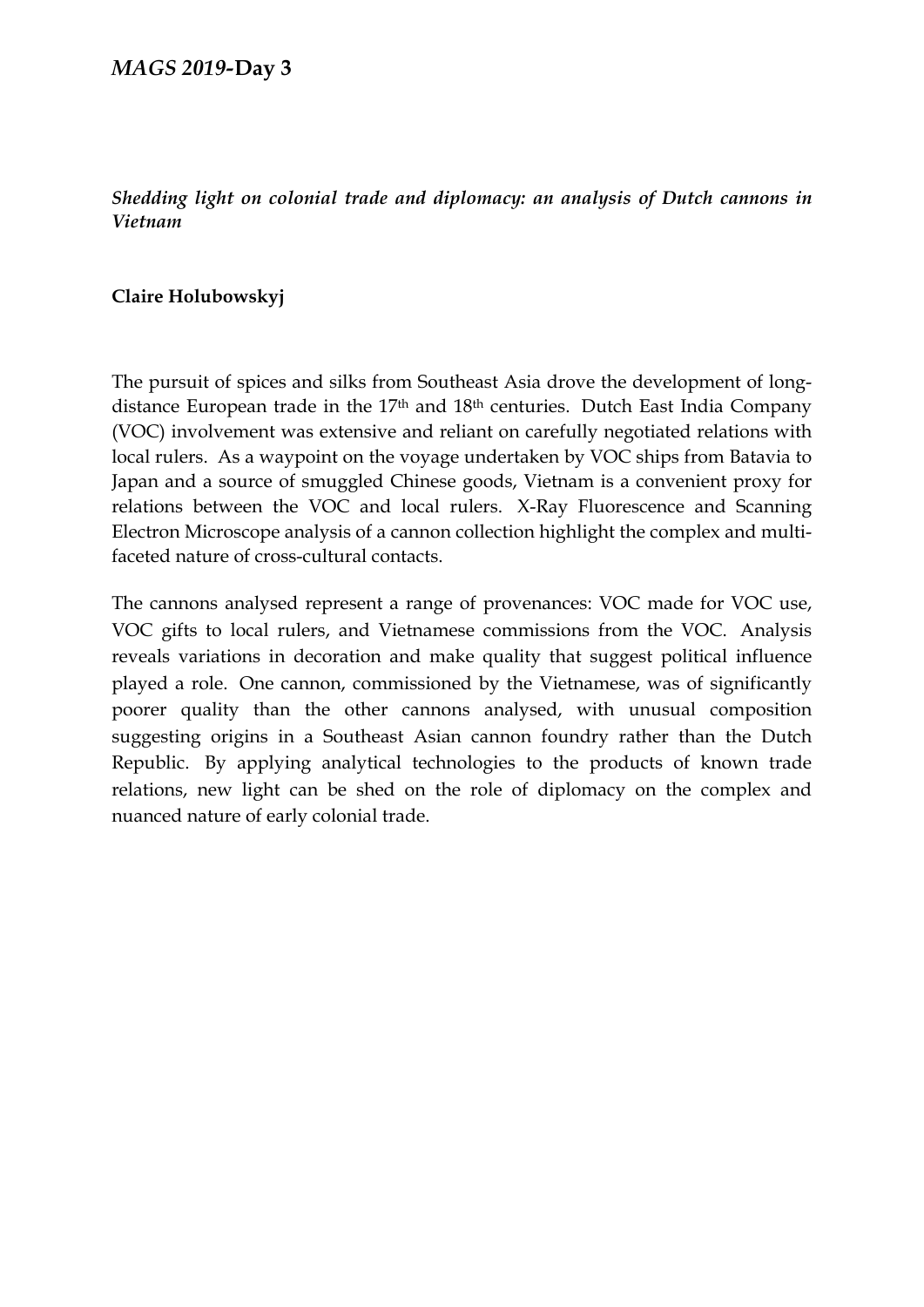# *The foculus, a lead brazier of the Imperial period: an achievement of marine engineering*

# **Aires Simon**

The presentation will focus on a case study: the foculus. The foculus is a lead brazier with thermodynamic properties invented by master craftsmen to enable efficient cooking at sea. Several items of this lead vessel have been discovered in Israel (E. GALILI & B. ROSEN among others). However, this type of lead brazier is wellknown beyond the eastern Mediterranean. Indeed, the presence of two examples in France, found along the Provence Coast, one of which being recovered from a wellknown shipwreck excavated in the 1990s, raises a lot of issues.

The aim of this presentation consists in describing the technical features of this strange artefact and to detail how it worked (combustible, lightning). It will also propose assumptions on its conception and realisation. It will question its occasional presence in the western Mediterranean. More broadly, this case study will shed a new light on the relationships between the eastern and western parts of the Mediterranean through a very specific type of shipboard life artefact.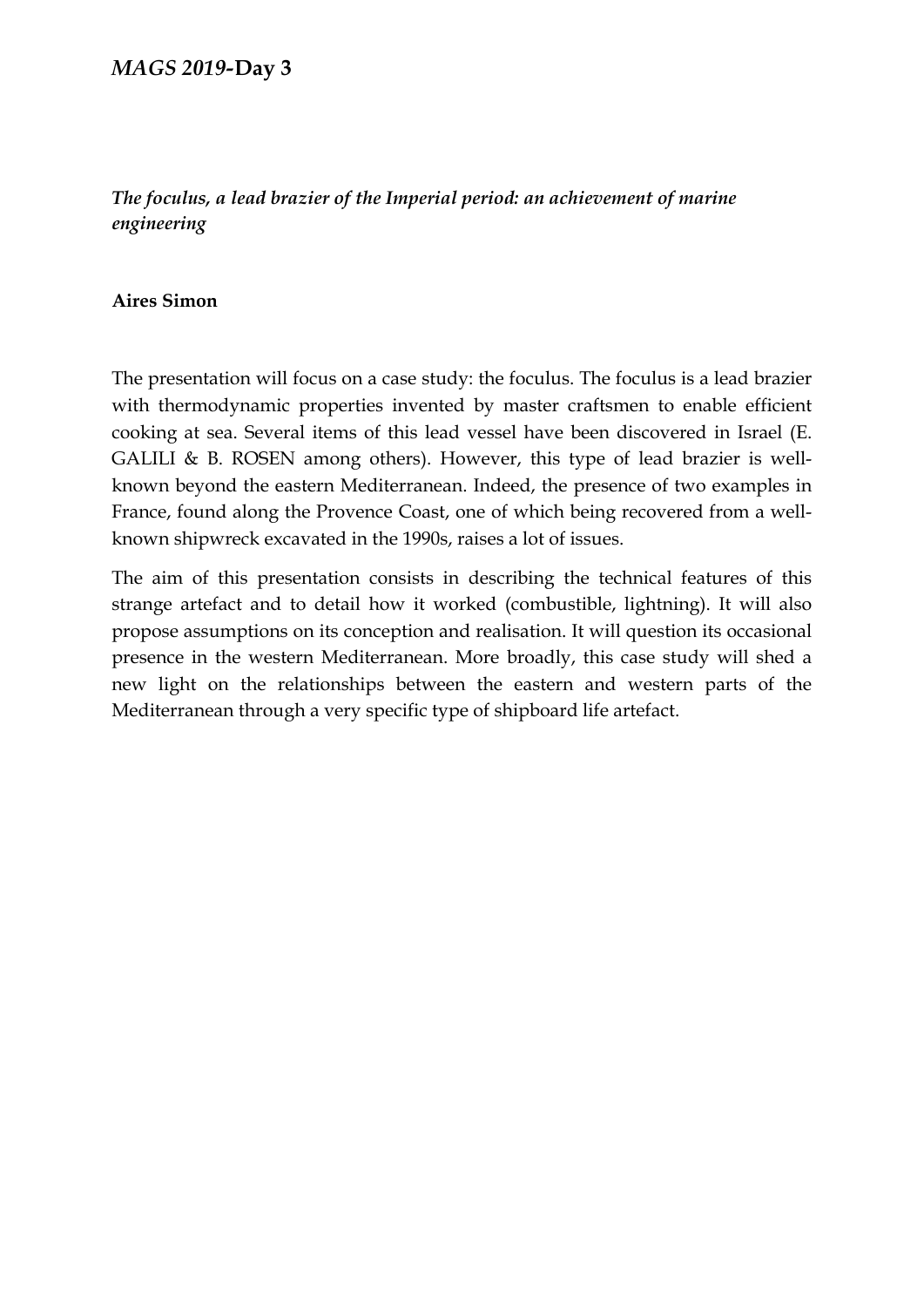*Creating time: Whaleboats and maritime engagement in the Azores.*

## **Carlos Garrandés**

A variety of frameworks have been adopted in the field of Maritime Archaeology for the study of watercraft. There have been approaches like Muckelroy's, applicable to seagoing vessels in general, in relation to what he regarded as their normal activities. Others have preferred to tailor their framework to specific groups of typologies of vessels rather than by activity. It is the case of Gawronski, who focused on the ships from the Dutch East India Company.

In 2001, Jon Adams proposed an innovative model of interpretation of watercraft that also included the ship as a symbol, covering aspects such as ideology and tradition as key to understanding the immaterial elements and the social context of vessels. With this addition, he illustrated how not every aspect of a boat can be explained through physical, tangible or measurable drives such as available materials, access to technology or economic efficiency.

From this foundation set by previous scholars, my research aims to take a step further and look at the processes of creation and use of watercraft not only at specific moments but *through time*. Taking the Azorean whaleboat as an example, it is my intention to emphasize rather than the role of boats and ships at specific points in history, how their recurrent use, whether it has taken one or various forms, has been key in the creation of duration; the ties of continuity linking past and present that are central to the sense of connectedness, tradition and belonging in coastal communities.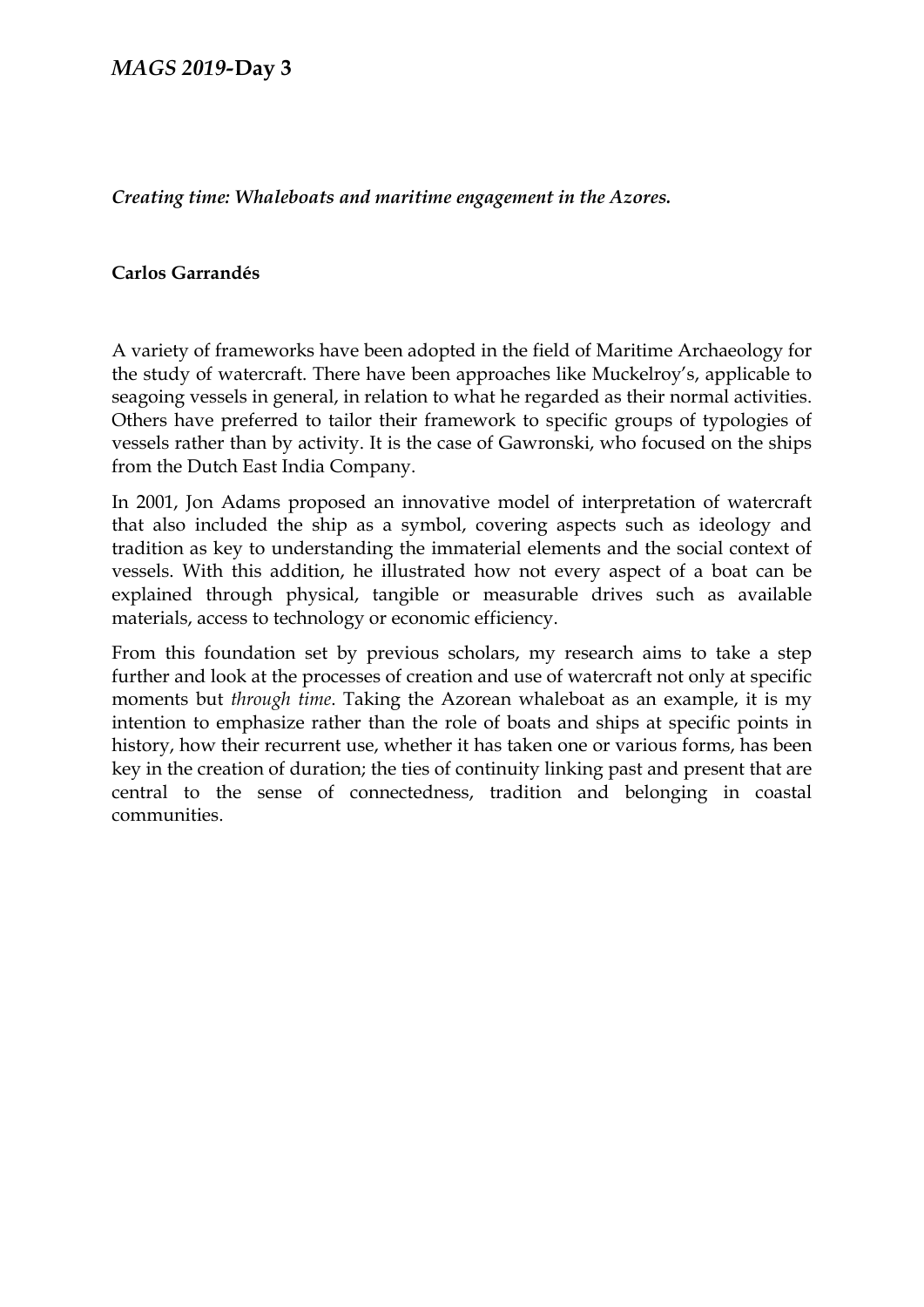# *What are the benefits of applying the CGI pipeline to heritage?*

# **Grant Cox**

3D techniques are often discussed throughout the archaeology maritime community, but frequently this tends to focus on applied capture methods such as photogrammetry and laser scanning. Rarely are these processes debated in relation to their place in the wider CGI pipeline and the consequence is that models can often become alienated from a larger digital community. This can result in an industrial disconnect and a lack of insight into what the potential can be for heritage when these skills are combined into a singular complimentary resource, or utilized to develop the archaeological practitioner.

For the past ten years I have been creating CGI archives that combine a wide range of digital data into archaeological projects and during this time have developed specialized modular and procedural workflows for the specific purpose of building content that can efficiently communicate in a variety of different ways and outputs. From this a number of different uses cases have evolved and the creative process has not only honed my own ability as an archaeologist, it has also provided a thinking platform for the team members and specialists that have been involved.

This talk will explore different parts of the CGI pipeline using a series of case studies, demonstrate why they can be useful at both a primary and interpretative level and highlight some of the specialized practices that are currently being employed to create a digital canvas that can be used to question and investigate archaeological data and solve a range of diverse problems.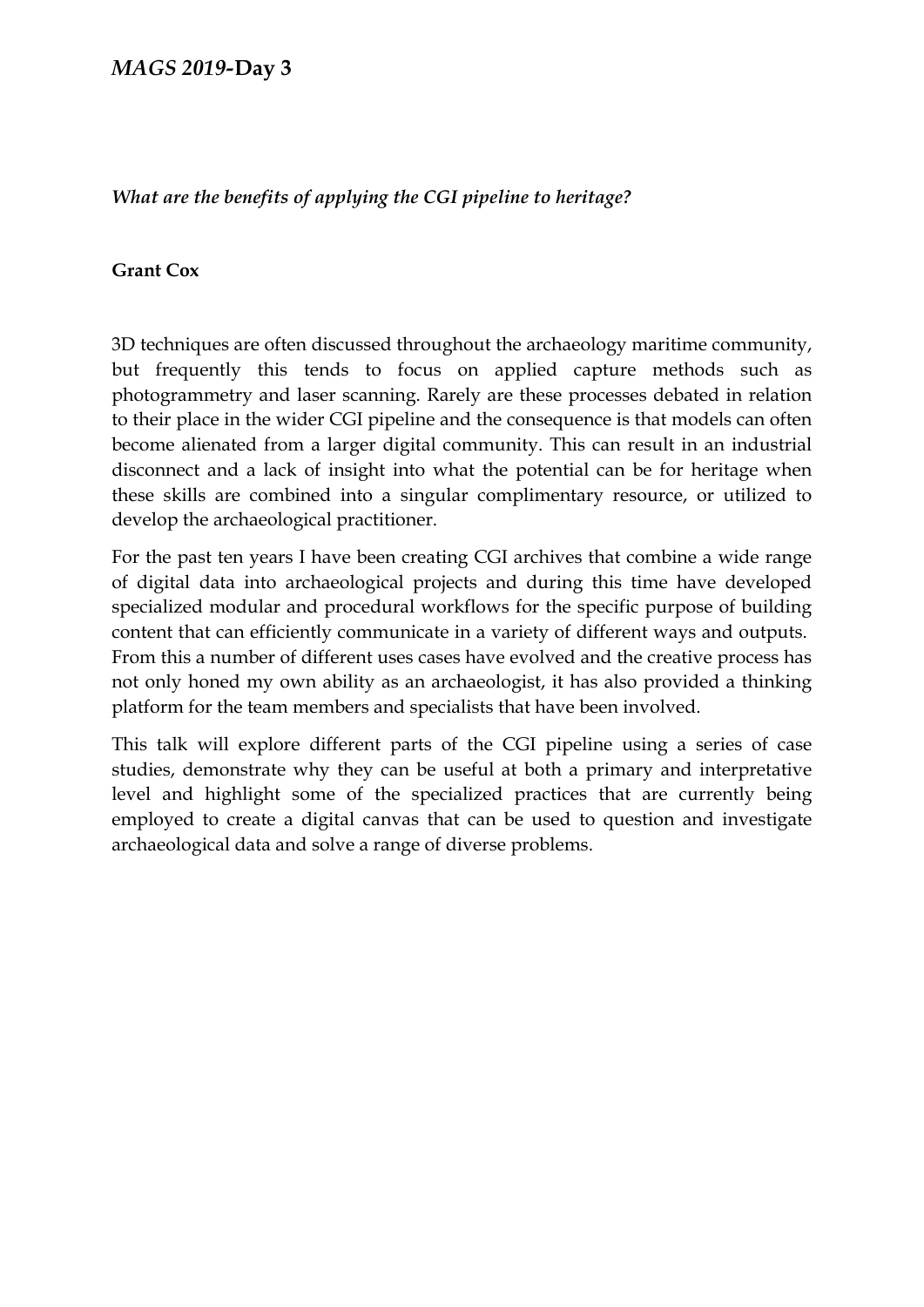# *Interpreting the Significance of Underwater Archaeological Photogrammetry*

# **Persefoni Lesgidi**

Photogrammetry has long been recognised as one of the greatest methods for documenting, collecting and processing cultural heritage with the first underwater photogrammetric experiments dating back to 1964, yielding stereoscopic photographs of the Yassi Ada wreck.

A project could be successfully facilitated by photogrammetry, quickly delivering information on a site and assisting the way in which a survey is conducted, thanks to the precise and effective results obtained from high-quality 3D models.

The study focused on the examination of underwater photogrammetry by examining case studies of shipwrecks from journal articles and interactive platforms in order to identify the ways archaeologists use photogrammetry underwater, along with the importance it plays in maritime archaeology. People's interpretation of archaeology through photogrammetric models was also identified. Using the Mazotos wreck as a case study analysis, supplementary information was provided on the processes followed by archaeologists when using photogrammetric methods in underwater projects, along with the way in which they then engage with the public.

The challenges and limitations of photogrammetry brought to view are multiple dependant on many factors that will be discussed further on during the presentation, along with the actions that can be done to mitigate these problems.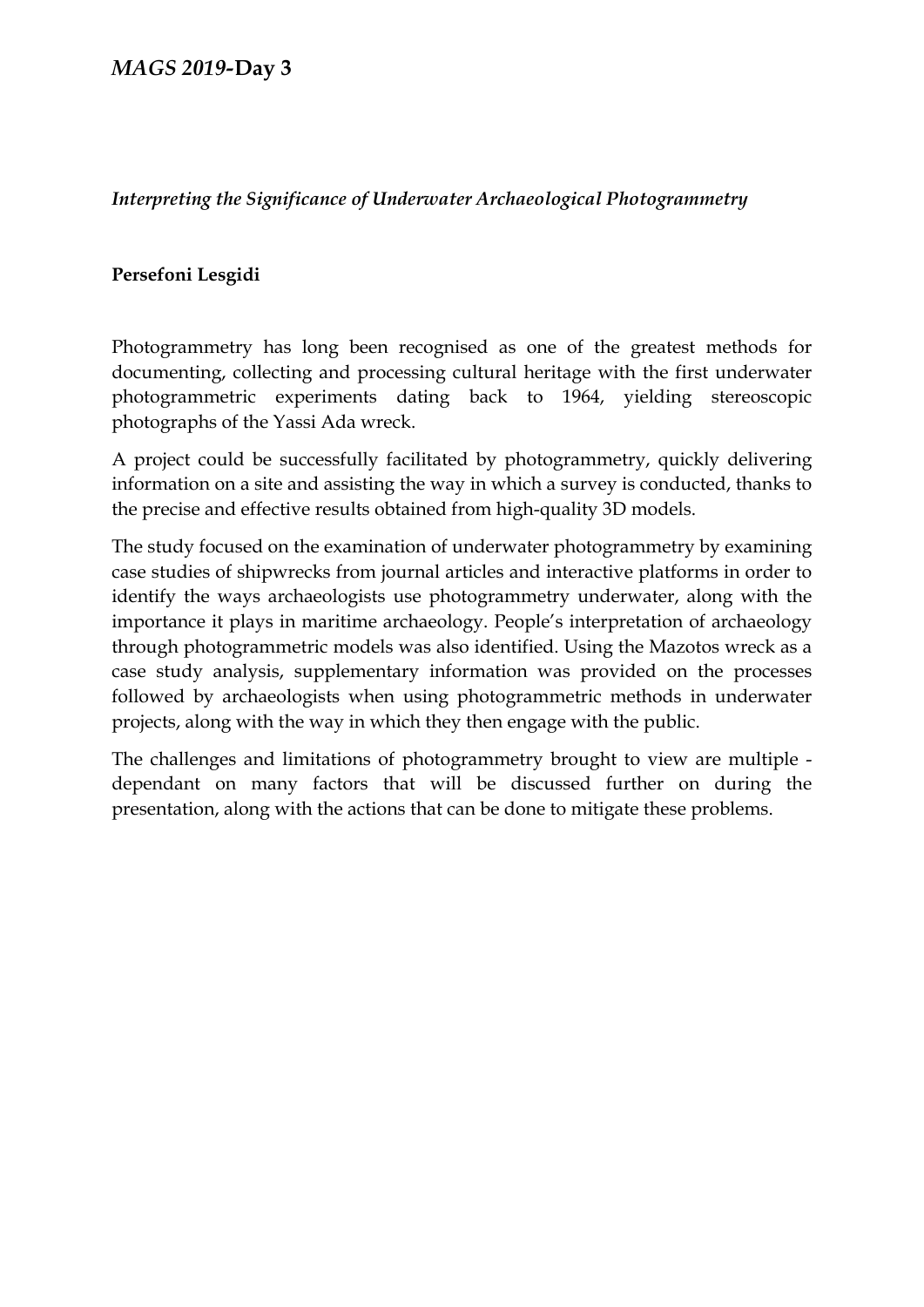# *Studying woodworking traces on ancient shipwrecks though digital photogrammetry*

## **Axel Eeckman**

The excavation of two ancient shipwrecks recently discovered in Croatia and studied within the research programme "ADRIBOATS – Navires et navigation en Adriatique orientale dans l'Antiquité" leaded by Giulia Boetto (CNRS, Aix Marseille University), offered the opportunity to test and develop a protocol of application of the digital photogrammetry to the study of the woodworking traces on ancient ships. The results were presented in my master dissertation within the Master on Maritime and Coastal Archaeology (MoMarch) program at the Aix Marseille University.

Firstly, I tried to study the woodworking traces recorded on the Bronze Age shipwreck of Zambratija (Istria, end of the 12th- end of the 10th centuries BC) from the analysis of the photographic and photogrammetric documentation of the shipwreck realised in 2013 before I started my research. This documentation resulted inadequate for my purpose. Given the results, I tried to elaborate a protocol of photogrammetric survey of the woodworking traces in collaboration with Vincent Dumas (CNRS, Aix Marseille University) and we had the opportunity to test it on a Roman bottom based river barge found in the Kupa river near Kamensko (1st- 3rd centuries AD).

The communication will explain this experimental survey protocol, its limits and the principal results obtained from its application to the Kamensko wreck. Although, the analysis of the traces left on the surface of a shipwreck is difficult and time consuming, it gives an important contribution to the study of the ship itself, helping to better understand its construction and giving important clues for the assessment of its chronology.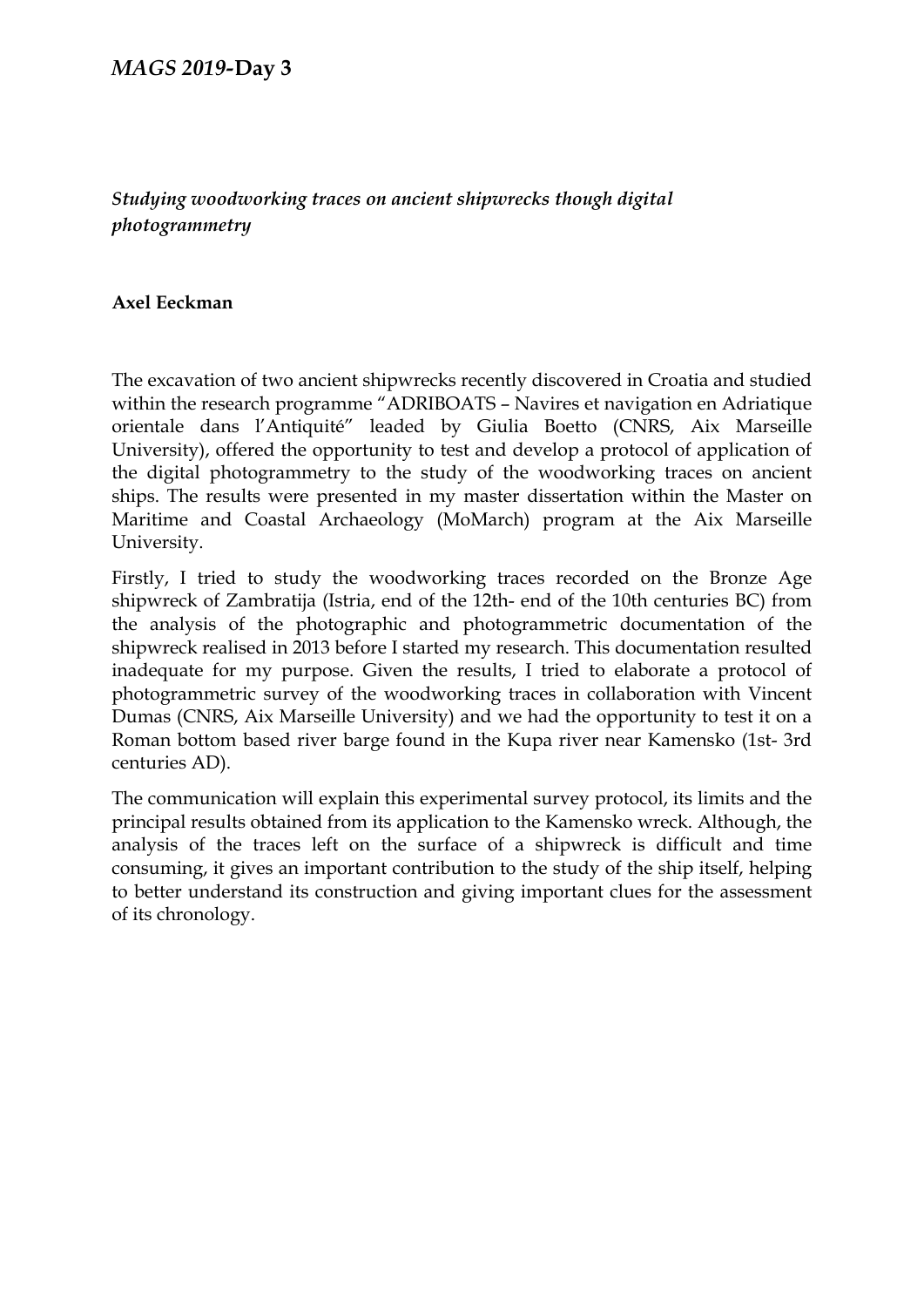# *Education and Public Engagement of the Black Sea Maritime Archaeology Project*

# **Danielle Newman**

This paper will chronical the development and implementation of the education and public engagement programmes for the Black Sea Maritime Archaeology Project (Black Sea MAP), one of the largest and most ambitious projects of its kind. In 2015, scientists and filmmakers began a three- year project to uncover the impact of paleoenvironmental changes on earlier settlers to the region and to record the wellpreserved shipwrecks in the region. A fundamental part of this project was an educational programme with a primary aim to recruit at risk A-Level STEM students to allow them hands on involvement in both laboratory and field work.

The programme was initially based on showcasing the different ways that science is used in archaeology and the offshore industry, science communication, and highlighting various career paths students could take. This gradually developed to include a broader legacy of public engagement and education including a public roadshow and online educational content. By working with filmmakers, public relations companies, evaluation and educational consultants and the University of Southampton public engagement unit, a unique initiative has been developed. The process of working with such a wide range of stakeholders, outside the usual fields of academia and archaeology, has been both rewarding and complicated. Ultimately, this paper aims to showcase both the huge successes of the project using both qualitative and quantitative data, as well as highlight some of the lessons learned in development and implementation.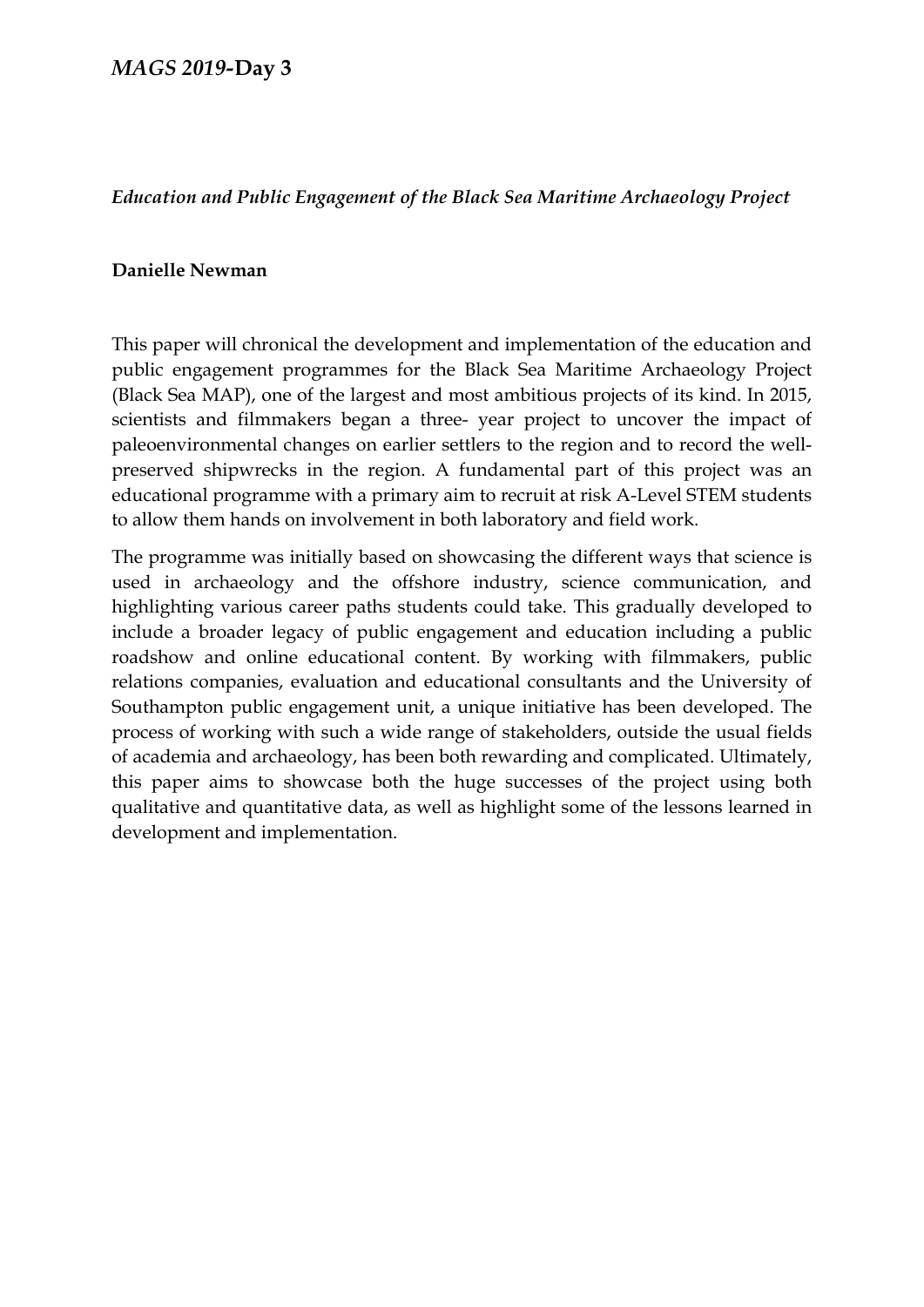## *Pirates from Space: Understanding the Curious Case of the Cilicians*

#### **Adam Dawson**

The 150-year period where Cilician pirates, roamed the Mediterranean has always attracted a large amount of research from Ancient Historians. However, despite an extensive body of primary and secondary written sources, material evidence for these pirates has remained elusive. This, in turn has led to scholars asserting that it is in fact not possible to understand the phenomena of Roman-era piracy through archaeology. Given that histories about pirates are written with a great deal of political and social bias, this mean we have next to no objective data about how Cilician society functioned. While material is limited, by re-evaluating the nature of piracy in the ancient Mediterranean, it is possible to see how the Cilicians were able to exploit their position in the Mediterranean to guarantee their survival. Using a series of developing archaeological techniques including; seascape archaeology, GIS and remote sensing, to shed further light on the evasiveness of Cilician archaeology. Far from being a disorganised and lawless, it can be seen that Cilician piracy was in fact a state organised activity that played a vital function in Mediterranean economy between 186-63BC, primarily by supplying slaves to growing Roman Republic, where demand was highest.

This talk will give a brief overview of the history of Cilicia, the origins of piracy in the region and the political and economic changes, which precipitated its downfall. Using a combination of GIS and Remote Sensing, it will also be possible to see how this field could be developed.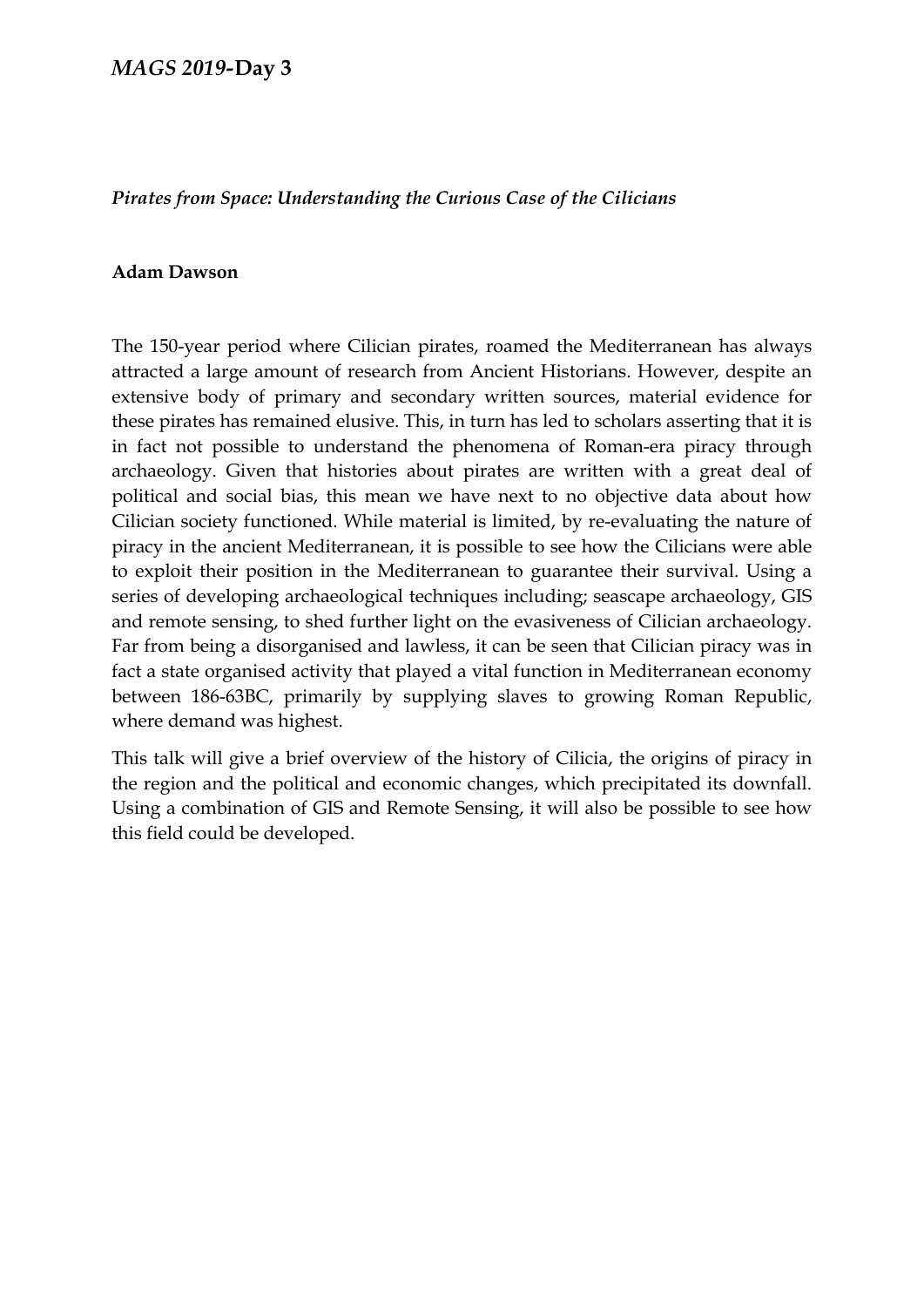*Deconstructing and conceptualising the 'elusive' Aegean watercraft of the Neolithic - Early Bronze Age period. The case of Vathy in Astypalaia.*

#### **Panos Tzovaras**

A much-debated issue in the field of the prehistoric Aegean Archaeology is the interpretation, 'reconstruction' and typological classification of the watercraft used during the Neolithic-Early Bronze Age period. Over the years, many scholars have attempted to conceive various types and define an Aegean boatbuilding tradition by implementing preconceived notions which do not reflect the realities and limitations of the Aegean realm. Thus, the methodological framework used so far is deficient since it seeks answers in evolutionary explanations which lead to overgeneralisations, as are interpretations based on very limited data and unrelated comparanda.

In the light of the newly discovered boats in the rock-art of the site of Vathy in Astypalaia, recorded by the present author with photogrammetric and GIS software, this research deconstructs previous interpretations of the extant data by reviewing the past literature in addition to the whole body of evidence of the Neolithic-Early Bronze Age. Additionally, the multilevel, interdisciplinary methodological framework is proposed as the optimal one because it exploits the tools of various disciplines and incorporates aspects of context, operating environment, available material, technological realities, etc., in the overall analysis.

This framework, alongside a descriptive and statistical analysis of the evidence and a cluster analysis through morphological criteria, allows us to discern that the broad categories of the vessels existed in the Aegean Basin during the period under study through a micro and macro perspective. This output can be then further analysed through a more technologically rigorous approach by exploiting the tools offered by naval architecture.